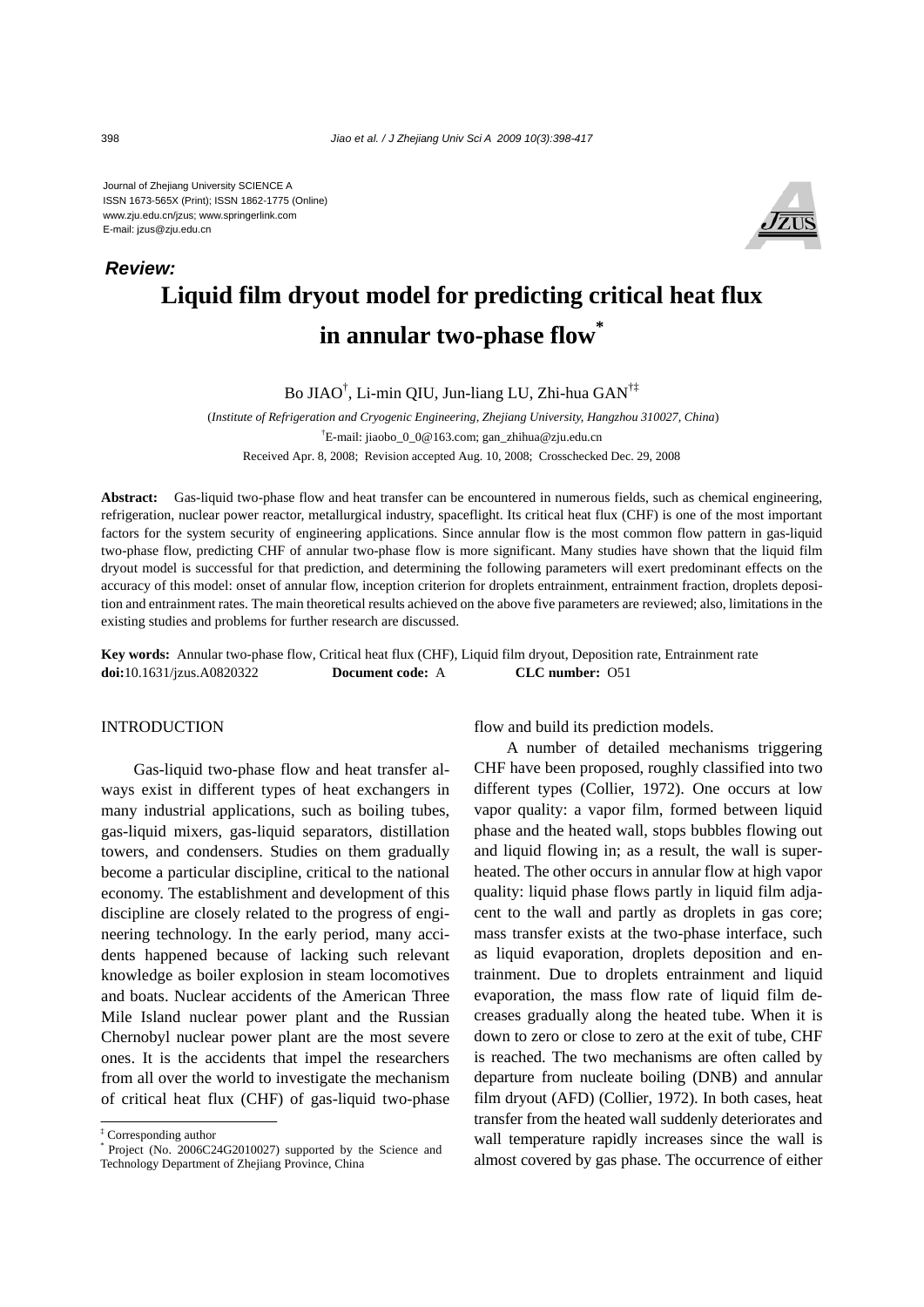one can cause significant damage to the system and hence should be avoided in industrial applications.

It is well known that annular flow occurs in a wide range of vapor quality (roughly from around 0.1 up to unity) (Celata *et al.*, 2001), and consequently is the most common flow pattern in gas-liquid two-phase flow. Accurate prediction of CHF due to AFD becomes particularly important for engineering applications. Fig.1 shows the flow patterns in upward two-phase flow in vertical tubes, where are three main heat transfer regions: single phase flow, sub-cooled and saturated flow boiling. Generally, in the saturated flow boiling region, the flow pattern varies from bubbly, slug, churn and finally to annular flow (Celata *et al.*, 2001). *L* is the length, and subscripts sp, bub, ann represent single phase, bubble and annular flow, respectively. In annular flow, there is a complicated process of mass transfer at the two-phase interface. Droplets are entrained to gas core from liquid film; meanwhile, partial droplets in the gas core also deposit to liquid film and partial liquid is evaporated by heat input. Based on the mechanism, Whalley *et al.*(1974) proposed a mathematical model for AFD, considering the steady state with constant physical properties. They provided the following expression for the axial variation of mass flux of liquid film along the heated tube:

$$
\frac{dG_{\text{lf}}}{dz} = \frac{4}{D}(m_{\text{d}} - m_{\text{e}} - m_{\text{ev}}),\tag{1}
$$

where *G* is the mass flux, *z* is the axial coordinate, *m* is the mass transfer rate at the interface, and *D* is the



**Fig.1 Schematic of the flow pattern in upward two-phase flow vertical tubes (Okawa** *et al.* **2003)**

diameter; subscripts lf, d, e, ev represent liquid film, deposition, entrainment, and evaporation, respectively.  $m_{ev}=q/h_{fg}$  where *q* is the heat flux and  $h_{fg}$  is the latent heat of vaporization.

Extensive studies have proved that the liquid film dryout model is very successful for predicting CHF of annular flow. According to Eq.(1), accurate correlations for the following parameters are important: the initial mass flux of liquid film at the onset of annular flow  $G<sub>lfo</sub>$ , droplets entrainment and deposition rates.  $G<sub>lfo</sub>$  can be determined by:

$$
G_{\text{lfo}} = G(1 - x_{\text{o}})(1 - E_{\text{o}}),\tag{2}
$$

where subscript o represents the onset of annular flow;  $\bar{x}$  is the vapor quality and  $\bar{E}$  is the entrainment fraction —the ratio of the droplets mass entrained to gas core to the total mass of liquid phase, varying between 0 and a value close to 1, calculated by:

$$
E = (J_1 - J_{\text{lf}}) / J_1,\tag{3}
$$

where *J* is the volumetric flux; subscript l represents liquid phase. Since droplets entrainment occurs under certain conditions, its inception criterion is also indispensable. In this paper, the main theoretical developments, achieved on all components in the liquid film dryout model, are reviewed, including onset of annular flow, inception criterion for droplets entrainment, entrainment fraction, droplets deposition and entrainment rates. We also discuss limitations in the existing studies and problems for further research. Moreover, it should be noticed that: (1) Annular flow also occurs in the downward two-phase flow in vertical tubes, the horizontal tubes, and the tubes with certain inclinations. The studies under discussion of this paper can be applied for annular flow in any flow conditions. However, most of them focus on the phenomena in upward two-phase flow in vertical tubes, and generally use air-water or stream-water as working fluid; (2) Owing to its base on annular flow pattern, the liquid film dryout model cannot be applied for predicting CHF, which is mainly caused by other mechanisms such as DNB.

## ONSET OF ANNULAR FLOW

As being valid only for annular flow regions,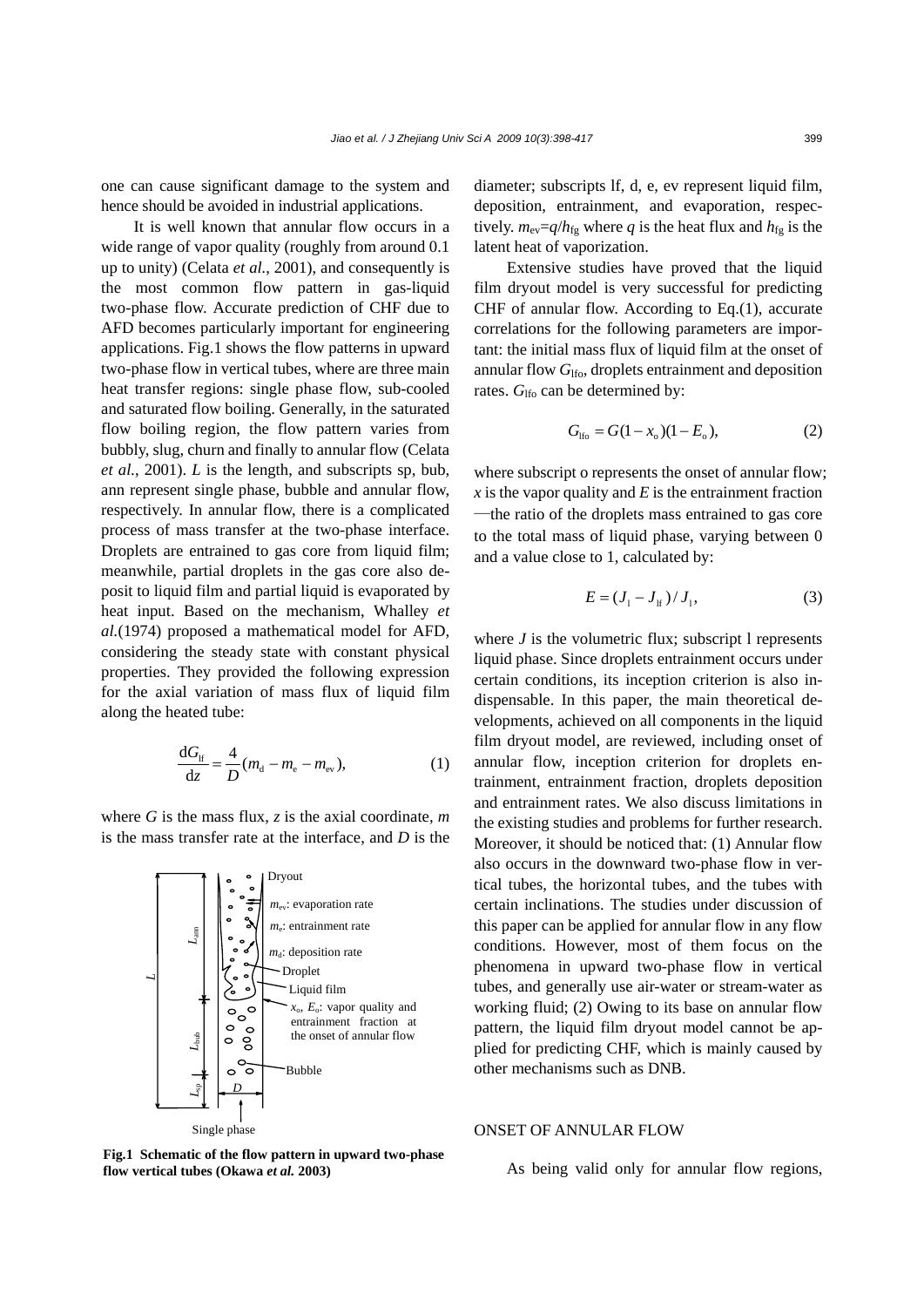Eq.(1) should be integrated from the onset of annular flow to the exit of tube, which is marked by *L*ann in Fig.1. The first question is therefore how to determine the onset of annular flow. At present, many studies are based on empirical correlations; for example, Wallis proposed the correlations for gas superficial velocity (Wallis, 1961) and vapor quality (Wallis, 1969) at the onset of annular flow, respectively:

$$
J_{\rm go} = \sqrt{gD(\rho_{\rm l} - \rho_{\rm g})}/\rho_{\rm g}^{0.5},\tag{4}
$$

$$
x_{o} = \frac{0.6 + 0.4\sqrt{gD(\rho_{1} - \rho_{g})\rho_{1}}/G}{0.6 + \sqrt{\rho_{1}/\rho_{g}}},
$$
(5)

where *g* is the gravitational acceleration and  $\rho$  is the density; subscript g represents gas phase. The above equations have been widely applied in other studies; for example, Eq.(4) is used in the models of Hewitt and Govan (1990) and Govan (1988), and Eq.(5) is deployed in the models of Okawa *et al.*(2003; 2004b). Another correlation for gas superficial velocity was proposed by Mishima and Ishii (1984):

$$
J_{\rm go} = \left[\frac{\sigma g(\rho_{\rm l} - \rho_{\rm g})}{\rho_{\rm g}^2}\right]^{0.25} \left\{\frac{\rho_{\rm l}\sigma}{\sqrt{\sigma/[g(\rho_{\rm l} - \rho_{\rm g})]}}\right\}^{0.1},\tag{6}
$$

where  $\sigma$  is the surface tension. Eq.(6) is also widely used in related studies, including the models of Celata *et al.*(2001), Bai *et al.*(2003), and Fan *et al.*(2006). Compared with Eqs.(4) and (5), Eq.(6) includes the effect of surface tension, neglecting the effect of diameter, however. In addition, some studies provide a fixed value of vapor quality or void fraction for the onset of annular flow. For instance, Whalley and Jepson (1994) suggested that  $x_0$  be equal to 0.01 at low pressure, and about 0.15 at high pressure; Katto (1984) and Lee *et al.*(2000) both proposed that  $\alpha_0$  was in the range of 0.60~0.85.

 $J_g$  and  $\alpha$  are both functions of *x*. The former can be expressed as  $Gx/\rho_g$  and the correlation for the latter depends on the model of the relationship between  $\alpha$ and *x*, such as the homogeneous model or drift flux model. Therefore, the criteria for the onset of annular flow are essentially based on *x*. At present, most of the studies just employ one of them in their models, without discussing the effect of different criteria on

the model accuracy. To our knowledge, only Govan (1988) pointed that the prediction of CHF was not sensitive to  $x_0$ . Paucity of relevant information on this thus calls up further research to reach an agreement or find out new characteristics.

## INCEPTION CRITERIA FOR DROPLETS EN-TRAINMENT

In annular flow, the surface of liquid film is not smooth but covered with waves. The shape of waves depends on the velocities of liquid and gas phase. The experiments on the process of droplets creation (Woodmansee and Hanratty, 1969; Azzopardi and Whalley, 1980; Asali *et al.*, 1985; Schadel *et al.*, 1990) indicate that droplets cannot be generated until the mass flux of liquid film exceeds a certain value and the roll waves are formed. Droplets can be entrained to gas core in different ways, which depends upon the force acting on the wave crests and the shape of interface. Based on the experimental results, the entrainment mechanisms in concurrent two-phase flow were divided into four basic types by Ishii and Grolmes (1975) (Fig.2):



**Fig.2 Schematic of the four types of entrainment mechanism (Ishii and Grolmes, 1975)** 

In the first type, the tops of large amplitude roll waves are sheared off from wave crests by the turbulent gas flow, which is commonly observed in the experiments (Rossum, 1951; Hewitt and Hall-Taylor, 1970). The second type of entrainment is caused by undercutting the liquid film by the gas flow. The third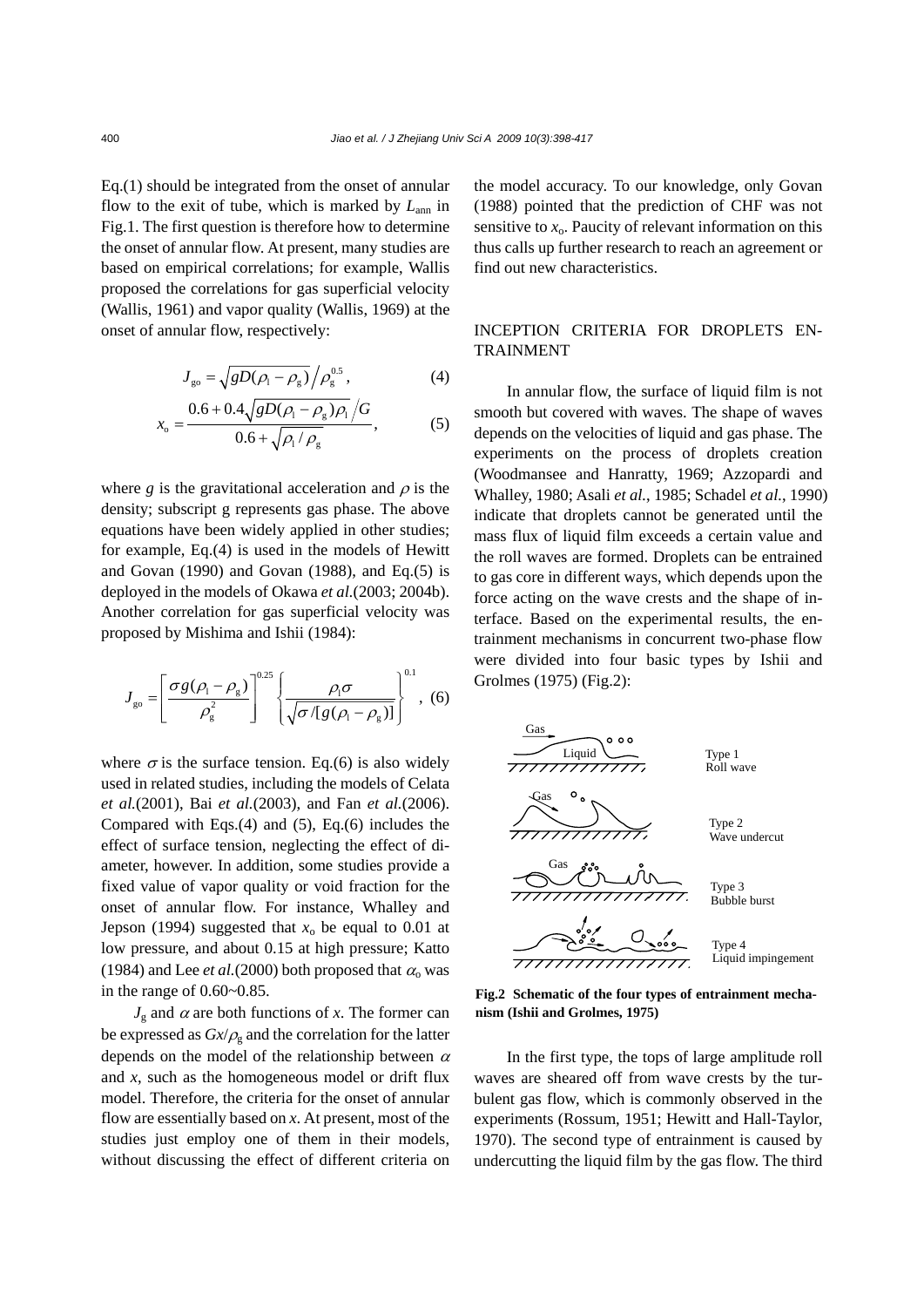type is related to the moving and bursting of bubbles. When the bubble reaches the interface, a thin layer of liquid film is formed at the top of the bubble, eventually rupturing into droplets as the bubble enters into the gas core. The fourth type is caused by the impingement to the surface of liquid film; advancing roll-wave fronts may produce small size droplets by this mechanism. In general, these four types do not exist in isolation, but affecting the mass and momentum transfer between liquid and gas phase together (Ishii and Grolmes, 1975).

Ishii and Grolmes (1975) performed a careful investigation on the available experimental data of entrainment inception in concurrent two-phase flow. The data were plotted on the liquid Reynolds number  $Re<sub>lf</sub>$  versus the critical gas velocity  $u<sub>g</sub>$ , and according to the result, there were at least three different regimes for each fluid, as shown in Fig.3. They held that the wave should penetrate through the gas boundary layer, in order to have a full dynamic interaction between the turbulent gas core and the liquid film. Based on the above assumption, a correlation for the critical Reynolds number of liquid film *Re*<sub>lfc</sub> was proposed.

$$
Re_{\text{lfc}} = (y^+/0.347)^{1.5} (\rho_1/\rho_g)^{0.75} (\mu_g/\mu_1)^{1.5}, \quad (7)
$$

where  $\mu$  is the dynamic viscosity and  $y^+$  is the dimensionless distance from the wall; subscript c represents critical value. The amplitude-film thickness relation and the standard boundary layer theory indicate that  $y^+$  is in the range of 30/4~30/2, where 30 stands for the thickness of the sub-layer and the buffer layer. By taking the mean value, 10 was set for  $y^+$ . The critical value determined by Eq.(7) sets the



**Fig.3 Schematic of the inception criteria for droplets**

absolute limit for the onset of entrainment (Point *B* in Fig.3), below which entrainment cannot occur irrespective of the gas velocity.

Fig.3 also shows the absolute limit (Point *A*) of the critical gas velocity. For the first type of entrainment mechanism, Ishii and Grolmes (1975) developed the following correlation on the basis of the balance among the viscous force inside liquid film, the surface tension and the shear stress acting on the wave crests:

$$
\frac{\mu_{\rm i}J_{\rm gc}}{\sigma}\sqrt{\frac{\rho_{\rm g}}{\rho_{\rm i}}} \ge \begin{cases} N_{\mu}^{0.8}, & N_{\mu} < 1/15 \ (Re_{\rm if} > 1635); \\ 0.1146, & N_{\mu} > 1/15 \ (Re_{\rm if} > 1635), \end{cases} (8)
$$

where the viscosity number  $N_{\mu}$  is given as:

$$
N_{\mu} = \frac{\mu_{\rm l}}{\left(\rho_{\rm l}\sigma\sqrt{\sigma/[g(\rho_{\rm l}-\rho_{\rm g})]}\right)^{1/2}}.\tag{9}
$$

In the transition region between the two limits, the critical gas velocity becomes a function of liquid film Reynolds number, which indicates that the liquid film flow and gas flow both contribute to the momentum exchange. The visualization carried by Rossum (1951) showed that the entrainment mechanism at a lower Reynolds number of liquid film was similar to the second type in Fig.2. Hence, Ishii and Grolmes (1975) built a model for that and developed the following correlation for the transition region:

$$
(\mu_{\rm l} J_{\rm gc} / \sigma) \sqrt{\rho_{\rm g} / \rho_{\rm l}} \ge 1.5 Re_{\rm l}^{-1/3}.
$$
 (10)

For the first type of entrainment mechanism, Asali *et al.*(1985) analyzed the stability of roll waves on the interface, and provided a correlation between the critical Reynolds number of liquid film and the parameter group  $(\mu_l/\mu_g)(\rho_g/\rho_l)^{0.5}$ . Owen and Hewitt (1987) modified the correlation by considering the effect of liquid evaporation:

$$
Re_{\text{lfc}} = \exp[5.8504 + 0.4249(\mu_{\text{g}} / \mu_{\text{l}})\sqrt{\rho_{\text{l}} / \rho_{\text{g}}}]
$$
. (11)

According to some following studies, the above equations  $(Eqs.(7)~(11))$ —though can be used as the criteria for the onset of droplets entrainment under many conditions—still had some deficiencies in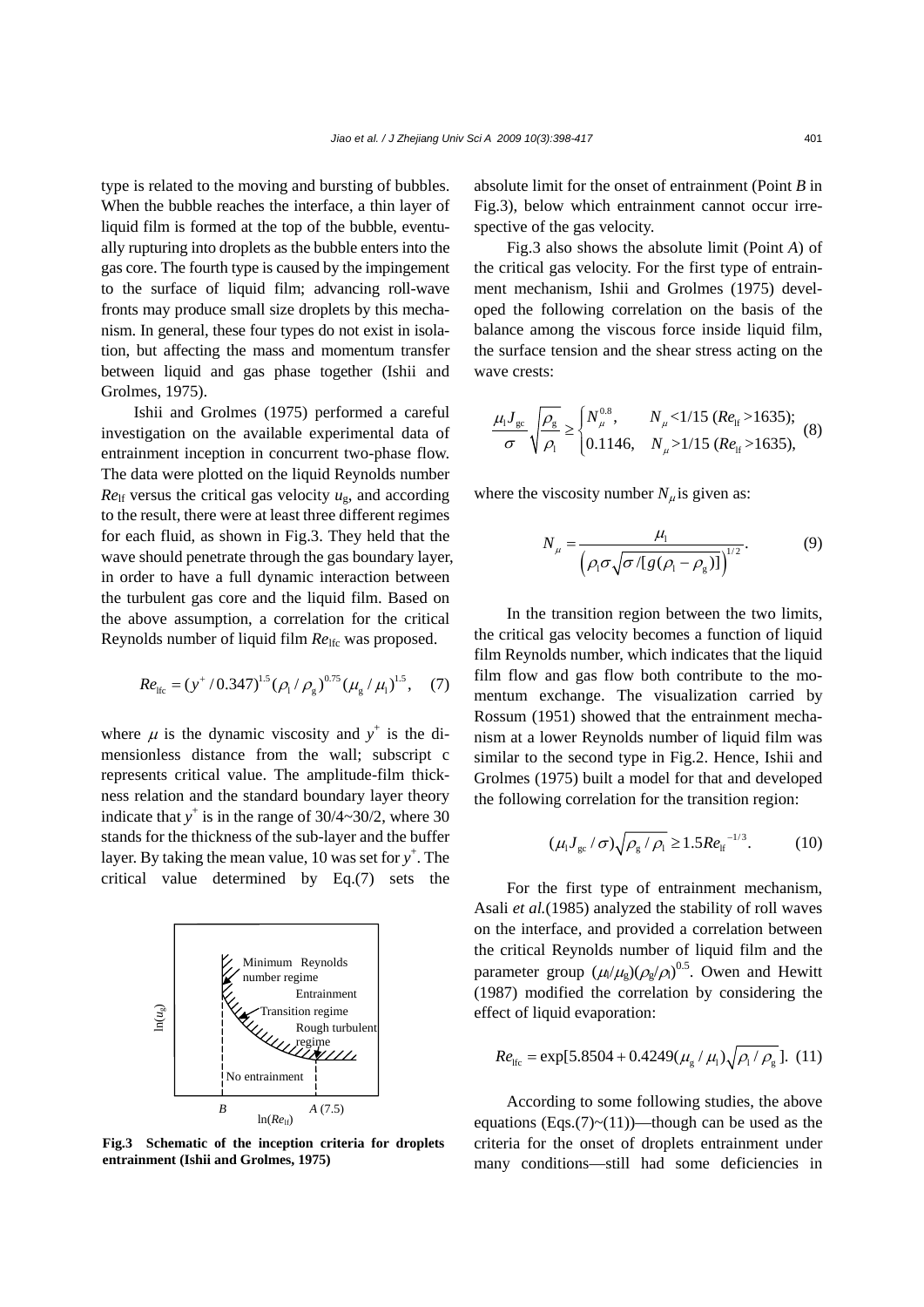explaining the effects of some parameters. For example, in the experiments for the first type of entrainment mechanism, Willetts (1987) found that surface tension had an effect on the critical Reynolds number of liquid film, which was not accounted for in Eqs.(7) and (11). Azzopardi (1997) reported that pipe diameter and liquid viscosity both had significant effects on the critical Reynolds number of liquid film. However, Eqs.(7) and (11) do not include the effect of pipe diameter. For liquid viscosity, Eq.(7) overestimates its effect, while Eq.(11) underestimates that. In addition, Azzopardi (1997) noted that the predictions of Eq.(7) were obviously smaller than the experimental data, able to be modified by using 30 for  $y^+$ . The experimental investigation by Jepson (1992) at a lower Reynolds number of liquid film indicated that the predictions of Eq.(10) were also much smaller than the experimental data.

As seen from the above summary, the available studies usually use the critical Reynolds number of liquid film or the critical gas superficial velocity as the inception criterion for droplets entrainment. The developed correlations, notwithstanding their validity under many conditions, should be further investigated because of their certain limitations in explaining the effects of some parameters.

#### ENTRAINMENT FRACTION

The distribution of liquid phase flow between the liquid film and the entrained drops is characterized by entrainment fraction *E*. Govan (1988) found that the prediction of CHF was sensitive to the entrainment fraction at the onset of annular flow *E*o. The mass transfer between liquid and gas phases is complicated and entrainment fraction is a dynamic equilibrium between the competing effects of entrainment and deposition (Whalley and Jepson, 1994). Therefore, there is little experimental data about  $E_0$ , which is almost empirically assumed in the present models. For example, Whalley *et al.*(1974) and Saito *et*   $al.$ (1978) assumed that  $E_0$  was equal to 0.9, while Hewitt and Govan (1990) used 0.99; Govan *et al.*(1988) and Sugawara (1990) both chose different values according to different conditions. Based on the tentative calculations, Celata *et al.*(2001) found the value according best with the experimental data. Besides, some studies made  $E_0$  equal to the value at equilibrium state (Lee *et al.*, 2000; Okawa *et al.*, 2003; 2004b). The comparisons between the experimental data and the predictions with  $0.01$  or  $0.99$  for  $E_0$  were performed by Hewitt and Govan (1990), as shown in Fig.4, where *T* accounts for temperature, and subscript w represents wall. It can be seen that the assumed value of  $E_0$  has little effect at lower mass flux, but exerting a significant effect at higher mass flux. Only the conditions in Fig.4 were discussed in the study of Hewitt and Govan (1990) which also did not explain the criterion for high or low mass flux in general conditions. Therefore, the validity of this conclusion in a wider range was not shown clearly.



**Fig.4 Comparisons with post-dryout data (a) at low mass flux and (b) at high mass flux (Hewitt and Govan, 1990)**

Theoretical studies on entrainment fraction are mostly based on the equilibrium state, at which entrainment rate is equal to deposition rate. Wicks and Dukler (1960) correlated the droplets mass flow in terms of the Martinelli parameter. This correlation—though reported to reach a reasonable agreement—is dimensional, which limits the applicable ranges. In order to eliminate the problem, Paleev and Filippovich (1966) introduced a dimensionless gas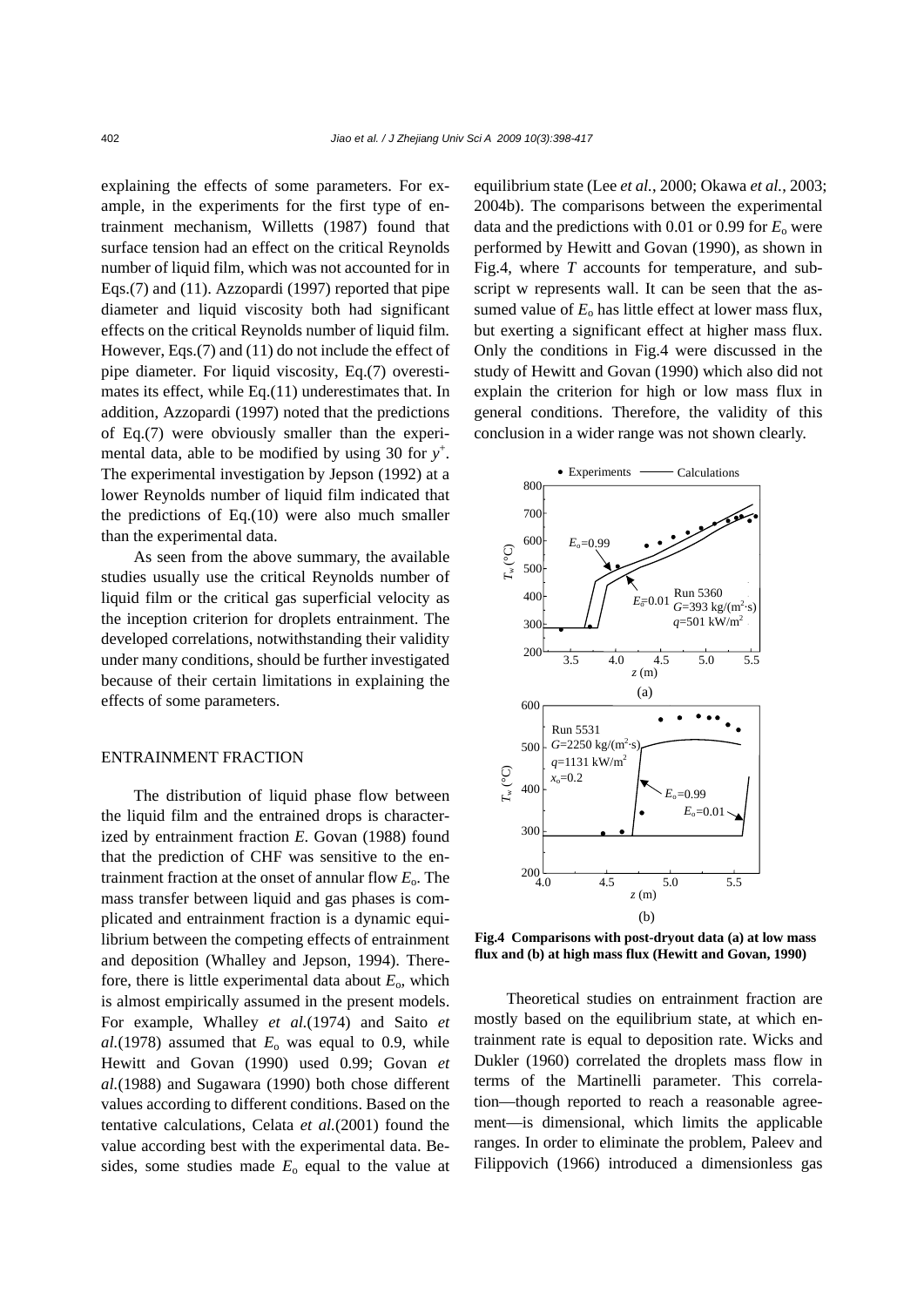flux, and proposed the following correlation by fitting to the data combination from Armand (1964), Hujghe and Mondin (1961), Collier and Hewitt (1961), Magiros and Dukler (1961), and their experiments (Paleev and Agafonova, 1962), as shown in Fig.5:

$$
1 - E_{\text{eq}} = 0.985 - 0.44 \lg \left[ \left( \frac{\rho_{\text{gh}}}{\rho_1} \right) \left( \frac{\mu_1 J_{\text{g}}}{\sigma} \right)^2 \times 10^4 \right], (12)
$$

where subscript eq represents equilibrium state;  $\rho_{gh}$  is the homogeneous model of gas core density and given as:

$$
\rho_{gh} = \rho_g + \rho_1 (J_1 - J_{\text{lf}}) / J_g. \tag{13}
$$

Fig.5 shows that the predictions of Eq.(12) can agree well with the experimental data in a certain range. However, it neglects the effects of tube diameter and liquid Reynolds number, and cannot explain the criterion for the onset of entrainment. The problems were modified by Ishii and Mishima (1989), who correlated entrainment fraction in terms of Weber number and liquid Reynolds number and used the hyperbolic tangent function as the inception criterion for entrainment. By fitting to the data from Steen and Wallis (1964) and Cousins *et al.*(1965) and Cousins and Hewitt (1968a) (0.1~0.27 MPa), as shown in Fig.6, they provided the following correlations:

$$
E_{\text{eq}} = \tanh\left(7.25 \times 10^{-7} \text{We}^{1.25} \text{Re}_1^{0.25}\right),\qquad(14)
$$

$$
We = \frac{\rho_{\rm g} J_{\rm g}^2 D((\rho_{\rm l} - \rho_{\rm g}) / \rho_{\rm g})^{1/3}}{\sigma}, \qquad (15)
$$



**Fig.5 Correlation of entrainment fraction at the equilibrium state (Paleev and Filippovich, 1966)** 

$$
Re_1 = \rho_1 J_1 D / \mu_1. \tag{16}
$$



**Fig.6 Correlation of entrainment fraction at the equilibrium state (Ishii and Mishima, 1989)** 

Utsuno and Kaminaga (1998) compared the predictions of Eq.(14) with the experimental data at high pressures (3~9 MPa) from Singh *et al.*(1969), Keeys *et al.*(1970) and Wurtz (1978b). As the results show in Fig.7a, they are not valid for high pressures, especially at lower values of  $We^{1.25}Re_1^{0.25}$ . According to Eqs.(14)~(16),  $E_{eq}$  is related to  $J_g^{2.5}J_1^{0.5}$ . Utsuno and Kaminaga (1998) proposed that the scattering in Fig.7a was caused by the overestimated effect of gas flux, due to an increment in gas density at high pressures. Therefore, they changed the dimensionless parameter into  $We^{0.5}Re_1$ , making  $E_{eq}$  related to  $J_gJ_1$ . By fitting to the same data (Fig.7b), the following correlation was proposed:

$$
E_{\text{eq}} = \tanh\left[0.16(We^{0.5}Re_1)^{0.16} - 1.20\right].
$$
 (17)

All the correlations above are based on the equilibrium state. However, the entrance effect was studied experimentally by Cousins *et al.*(1965) and Gill *et al.*(1962). Results show that entrainment fraction varies obviously within a certain distance from the entrance of tube, which is also sensitive to liquid injection method. Entrainment fraction keeps constant when the axial distance *z* is greater than a certain value, indicating that the equilibrium state is reached. For the case with the relatively smooth injection of liquid as a film, Ishii and Mishima (1981) provided a dimensionless length scale ζ:

$$
\zeta = (z/D)(Re_1^{0.5}/We^{0.25}).
$$
 (18)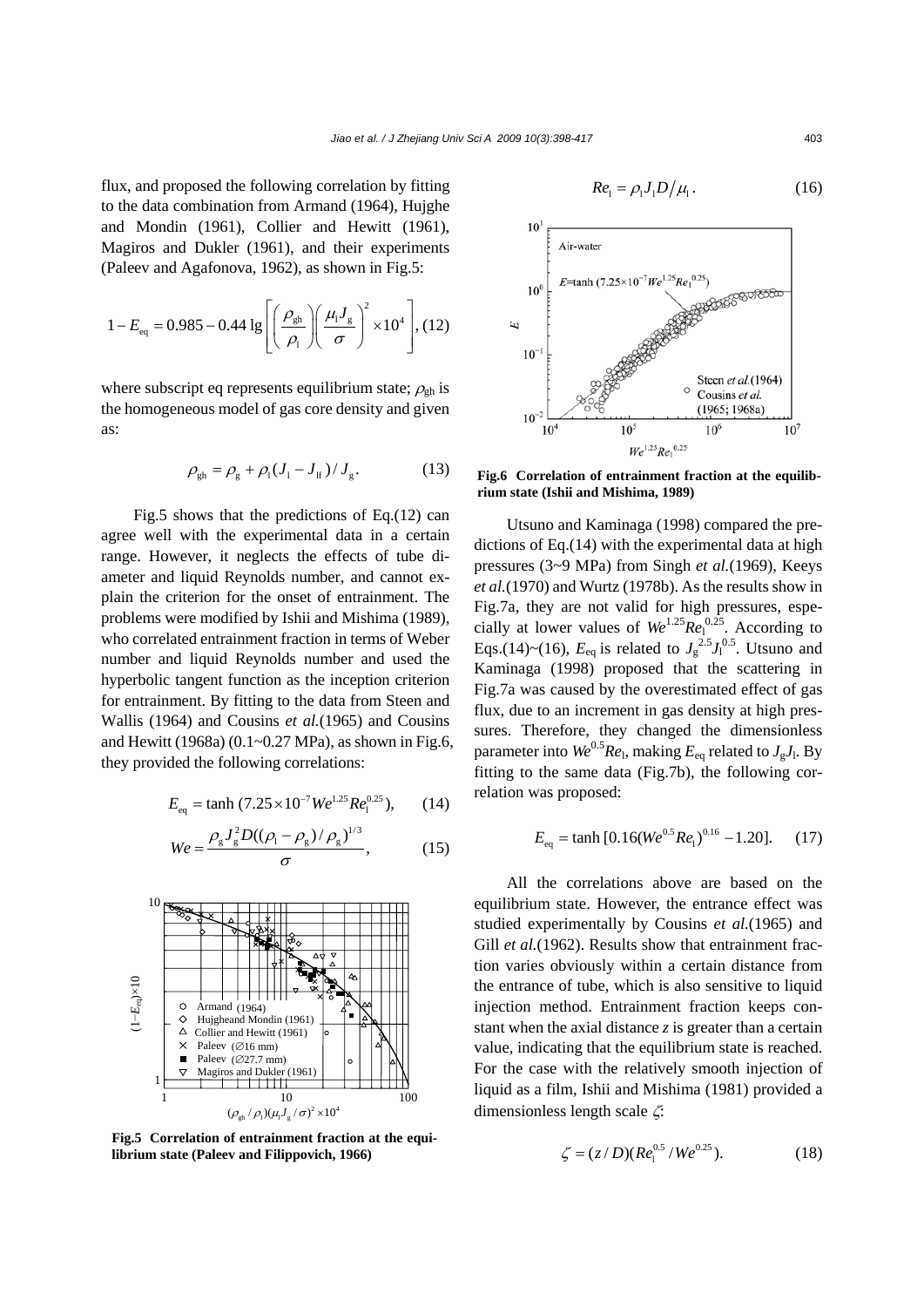

**Fig.7 Adjustment of the (a) correlation of Ishii and Mishima (1989) and (b) proposed correlation for**  $E_{eq}$ **at high pressures (Utsuno and Kaminaga, 1998)** 

By fitting to the data obtained by Cousins *et al.*(1965) and Gill *et al.*(1962), the relationship between entrainment fraction and the dimensionless length was proposed:

$$
E = (1 - \exp(-1.87 \times 10^{-5} \zeta^2))E_{\text{eq}}, \qquad (19)
$$

where  $E_{eq}$  is determined by Eqs.(14)~(16). The above equation can be rewritten as:

$$
\left(\frac{We^{0.25}D}{E_{eq}Re_1^{0.5}}\right)\frac{\partial E}{\partial z} = 3.74 \times 10^{-5} \zeta \exp(-1.87 \times 10^{-5} \zeta^2). (20)
$$

Fig.8 shows the comparisons between the predictions of Eq.(20) and the experimental data. Although the experimental data is considerably scattered, the general trend can be predicted. It is furthermore indicated that the entrance region is in the range of 0<ζ<440 (Kataoka *et al.*, 2000). When ζ is more than 440, the equilibrium state is reached with constant entrainment fraction.



Fig.8  $\frac{\partial E}{\partial z}$ ∂  $\frac{\partial E}{\partial z} DW^{0.5}/(E_{eq}Re_1^{0.5})$  vs  $\zeta$  for the data of Cousins *et al.* **and Gill** *et al.* **(Ishii and Mishima, 1981)** 

In addition to the correlations obtained by fitting to the experimental data, some studies focus on the analytical model based on the entrainment mechanism. Deposition rate is therein generally assumed proportional to the droplet concentration in gas core *C*:

$$
m_{d} = k_{d} C = k_{d} (G_{1} - G_{\text{lf}}) / (J_{g} S), \tag{21}
$$

where *k* is the mass transfer coefficient and *S* is the slip ratio. With the condition that deposition rate is equal to entrainment rate at the equilibrium state: *m*<sub>d</sub>≈*m*<sub>e</sub>, entrainment fraction can be given as:

$$
E_{\text{eq}} = (G_{\text{l}} - G_{\text{lf}}) / G_{\text{l}} = k_{\text{e}} J_{\text{g}} S (k_{\text{d}} G_{\text{l}}). \tag{22}
$$

Dallman *et al.*(1979) provided a linear relation for entrainment rate by assuming that  $k_d$  and  $k_e$  could be independent of liquid flow:

$$
\frac{m_e}{J_g(\rho_g \rho_l)^{0.5}} = k_e J_g^n(G_{\text{lf}} - G_{\text{lfc}})D/4,
$$
 (23)

where  $G_{\text{lfc}}$  is the critical mass flux of liquid film at the onset of entrainment. From Eqs.(21)~(23), the following correlation can be obtained:

$$
\frac{E_{\text{eq}}/E_{\text{M}}}{1 - (E_{\text{eq}}/E_{\text{M}})} = \frac{k_{\text{e}} D J_{\text{g}}^{n+2} S (\rho_{\text{g}} \rho_{\text{l}})^{0.5}}{4k_{\text{d}}},\qquad(24)
$$

where  $E_M=1-(G_{\text{lfc}}/G_l)$ . As can be seen, the correlation of  $E_{eq}$  can be determined if  $k_d$  and  $k_e$  are known. Most recent studies discuss the creation of roll waves by the theory of Kelvin-Helmholtz instability, and assume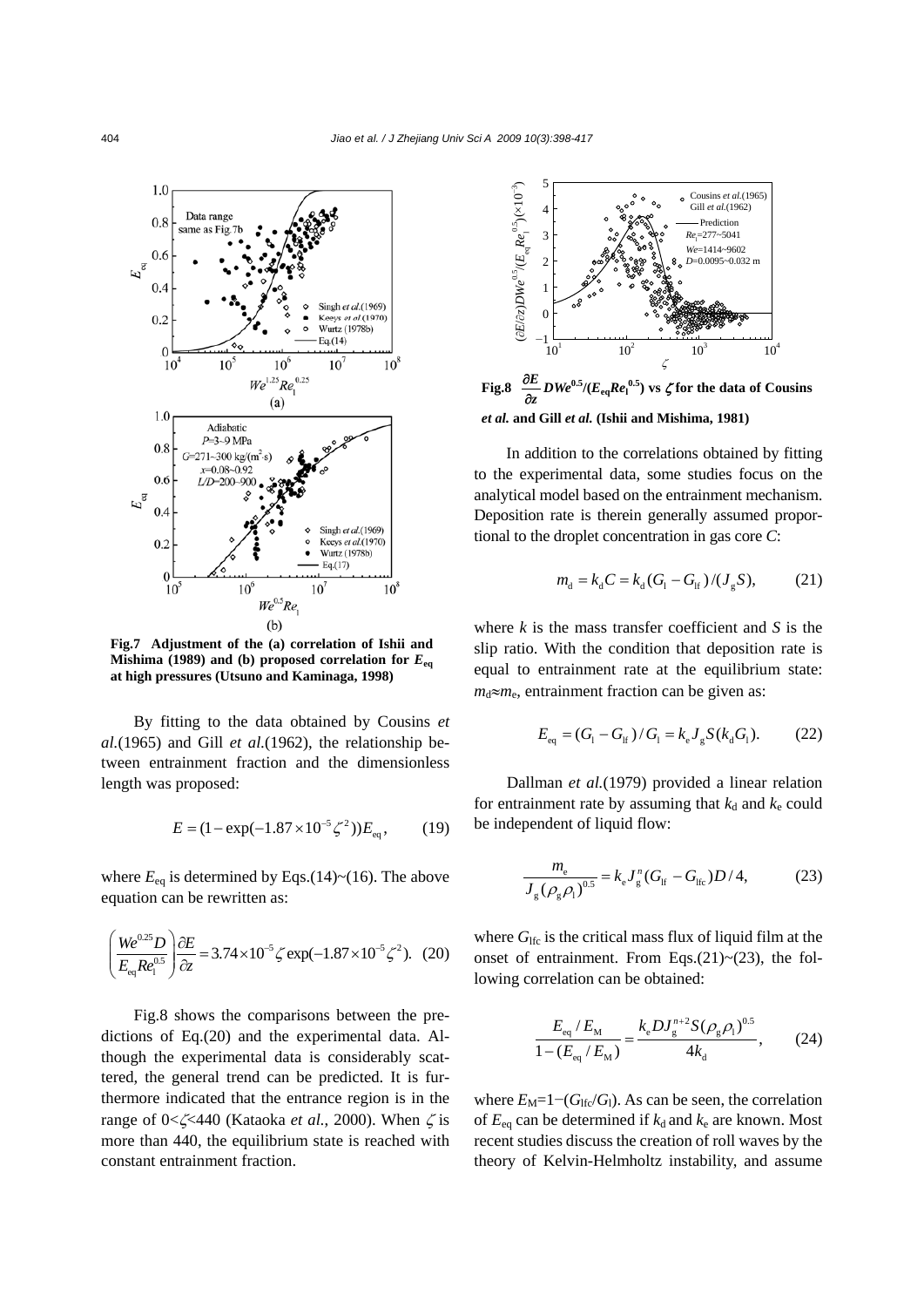that entrainment rate is related to the growth of roll waves. Deposition rate is considered able to be linearly correlated in terms of the root-mean-square of droplets velocity fluctuations. Related studies have been reviewed in details by Dykhno and Hanratty (1996). Meanwhile, they pointed that the correlations obtained by this method could be useful to interpret the effects of gas velocity, tube diameter, and fluid properties. However, their predictions do not accord well with the experimental data, which is partly caused by the linear assumptions for deposition and entrainment rates without considering the effects of slip ratio, friction velocity, and droplets turbulence. Besides, the assumption, that  $k_d$  and  $k_e$  are independent of liquid flow, is the basis of the method. However, many studies (Andreussi and Azzopardi, 1983; Govan *et al.*, 1988; Schadel *et al.*, 1990; Hay *et al.*, 1996) have shown that it is only valid for lower liquid mass flux. The linear assumption thus fails to explain the physical characteristic of droplets deposition and entrainment. Recently, detailed investigations on the effect of droplets turbulence have been performed by Hanratty *et al.*(2000) and Pan and Hanratty (2002). Since their models are still based on the linear assumption, the original problems remain unsolved completely.

Okawa *et al.*(2002) also deduced theoretically a correlation for *E*eq. According to their assumption, for the first type of entrainment mechanism in Fig.2, the entrainment rate could be correlated in terms of the dimensionless number  $\pi_e$ , which was given as the ratio of interfacial shear force to the retaining force of surface tension acting on the phase interface:

$$
\pi_{\rm e} = f_{\rm i} \rho_{\rm g} J_{\rm g}^2 \delta / \sigma,\tag{25}
$$

$$
m_{\rm e} = k_{\rm e} \rho_{\rm l} \pi_{\rm e} (\rho_{\rm l} / \rho_{\rm g})^n, \tag{26}
$$

where *f* is the friction factor and  $\delta$  is the liquid film thickness; subscript i represents the interface between liquid and gas phase. Based on neglecting the effect of gravity by assuming sufficiently thin liquid film,  $\delta$  is determined by the balance between the interfacial shear stress and the wall friction force.

$$
f_{\rm i}\rho_{\rm g}u_{\rm g}^2 = f_{\rm w}\rho_{\rm l}u_{\rm l}^2,\tag{27}
$$

where subscript w represents wall. In Eq.(27), ne-

glecting the effect of gravity also makes the following relation valid:  $u_g \approx J_g$ ,  $u_{\text{lf}} \approx 0.25 J_1 D / \delta$ . Substituting them into Eq.(27) yields the following correlation (Okawa *et al.*, 2002):

$$
\delta = \frac{1}{4} \sqrt{\frac{f_i \rho_i}{f_w \rho_g}} \frac{(1 - E_{\text{eq}}) J_1}{J_g} D, \qquad (28)
$$

where the friction factors  $f_i$  and  $f_w$  can be evaluated by the empirical correlations (Wallis, 1969).

It is also supposed that  $m_d$  is proportional to  $C$ , as shown in Eq.(21). *C* can be approximated to  $E_{eq}$  $\rho$ *J*<sub>l</sub> $J_g$  by assuming that the relative velocity between gas phase and droplets is negligible, and that superficial velocity of liquid is much smaller than that of gas. At the equilibrium state  $m_d \approx m_e$ , the correlation for *E*eq can be expressed as:

$$
\frac{E_{\text{eq}}}{1 - E_{\text{eq}}} = \frac{1}{4} \frac{k_{\text{e}}}{k_{\text{d}}} \frac{\sqrt{f_i f_{\text{w}}} \sqrt{\rho_{\text{g}} \rho_i} J_{\text{g}}^2 D}{\sigma} \left(\frac{\rho_1}{\rho_{\text{g}}}\right)^n. \tag{29}
$$

From Eq.(29), the determination of  $E_{eq}$  requires three known parameters:  $k_e$ ,  $k_d$  and *n*. According to different conditions, Okawa *et al.*(2002) chose the different empirical correlations for  $k_d$ , provided by Govan *et al.*(1988) and Sugawara (1990), respectively. However, the parameters of  $k_e$  and *n* were obtained from the comparisons with experimental data. Okawa *et al.*(2002) compared the predictions of Eq.(29) with a great deal of experimental data (Cousins *et al.*, 1965; Bennett *et al.*, 1966; Cousins and Hewitt, 1968a; Hewitt and Pulling, 1969; Singh *et al.*, 1969; Keeys *et al.*, 1970; Yanai, 1971; Whalley *et al.*, 1973; Nigmatulin *et al.*, 1976; Wurtz, 1978b; Asali, 1984; Owen *et al.*, 1985). By fitting to these data, the best agreement, with the errors in a range of −50%~100%, was obtained when *k*e and *n* were equal to  $1.8 \times 10^{-4}$  and 0.2, respectively.

From the above summary, it is clear that no theoretical studies have been performed for the initial entrainment fraction at the onset of annular flow, mainly because of the lack of experimental data, which are very difficult to measure in most experiments. Therefore, its value is empirically estimated in the present models. Most theoretical studies are based on the equilibrium state: Some have developed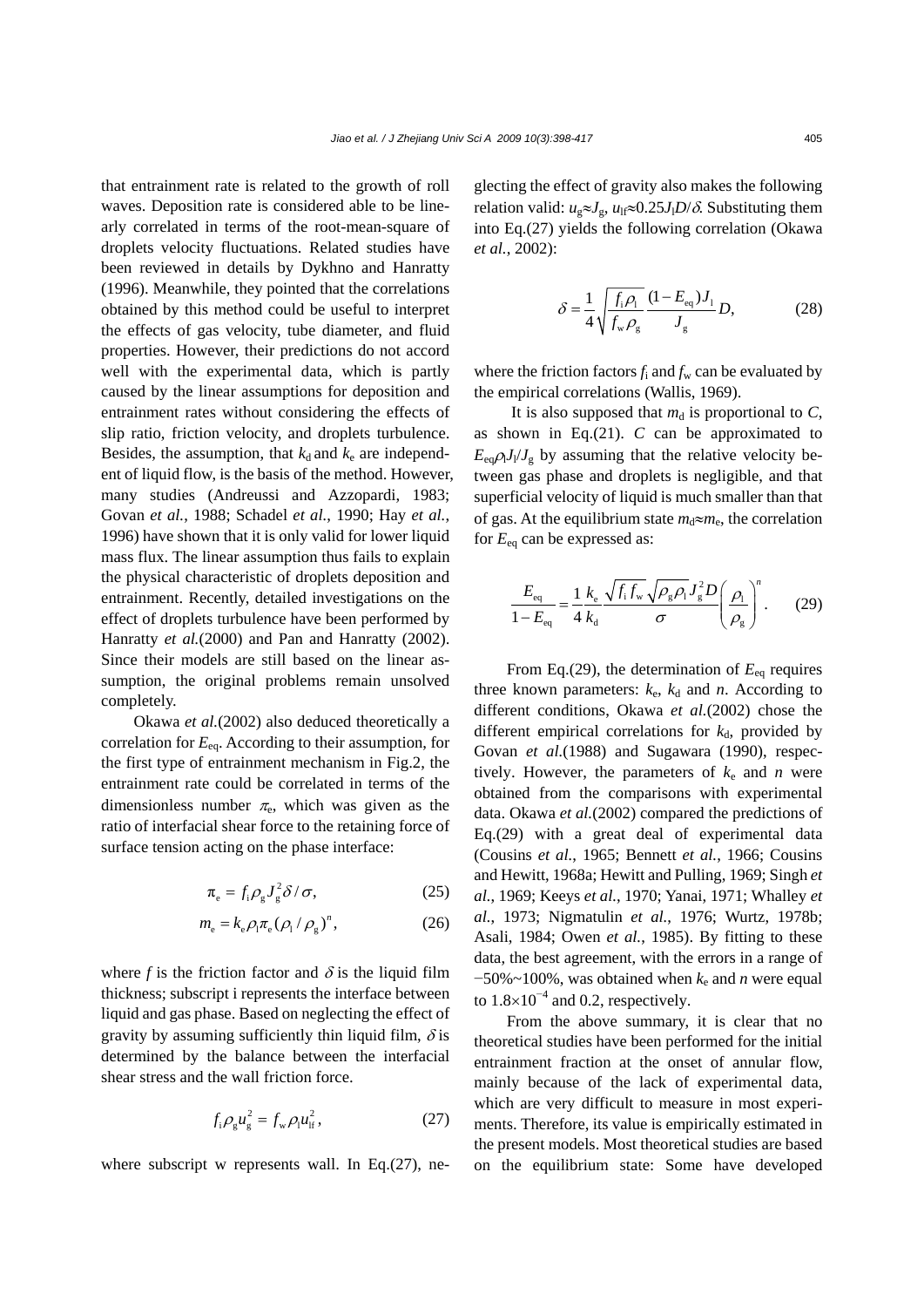empirical correlations by fitting to experimental data, which makes them valid in specific ranges; others have focused on analytical models based on the physical characteristic. With the linear theory, several correlations have been deduced from droplets deposition and entrainment rates. However, the basic assumption in linear theory has been showed invalid in a wide range by many experimental investigations. A reasonable correlation in theory has been deduced, containing some uncertain empirical parameters, which need to be determined by the experimental data. To our knowledge, the obtained correlation provided for non-equilibrium states can accord with the trend of experimental data; the predicted values still have some disparities as compared with the real ones. Therefore, the existing theoretical studies on entrainment fraction are not sufficient to explain the physical characteristics.

#### DROPLETS DEPOSITION RATE

The process of droplets deposition is known to be very complex. At present, theoretical studies are mostly based on the linear assumption that deposition rate is proportional to the droplet concentration in gas core (Eq.(21)). They focus on the correlation for the mass transfer coefficient  $k_d$ , being classified by the related parameters (Okawa and Kataoka, 2005): Whalley (1977) and Ueda (1979a) used the surface tension  $\sigma$  to correlate  $k_d$ , but most available correlations deployed the gas superficial velocity  $J_g$  (Alexander and Coldren, 1951) or the droplet concentration in the gas core *C* (Govan *et al.*, 1988; Schadel *et al.*, 1990; Utsuno and Kaminaga, 1998; Okawa *et al.*, 2002), and some considered the influence of both of them (Paleev and Filippovich, 1966; Namie and Ueda, 1972; 1973; Andreussi, 1983; Sugawara, 1990; Okawa and Kataoka, 2005).

Among these studies, some (Alexander and Coldren, 1951; Paleev and Filippovich, 1966; Namie and Ueda, 1972; 1973; Andreussi, 1983; Schadel *et al.*, 1990) carried out their respective experiments to deduce the correlations for  $k_d$ . The correlation of Namie and Ueda (1972; 1973) is the most general one when droplets have no large initial velocity and are controlled by turbulent diffusion. It is based on the detailed physical analysis of flow structure, droplets diameter, and turbulent diffusivity of gas and droplets. However, some parameters like droplets diameter cannot be measured in many experiments. The correlation of Paleev and Filippovich (1966) has a similar functional form and agrees well with that of Namie and Ueda (1972; 1973) in the average droplets diameter. The former can be regarded as a simplified correlation of the latter (Kataoka *et al.*, 2000). The correlations of Alexander and Coldren (1951), Schadel *et al.*(1990), Paleev and Filippovich (1966), and Andreussi (1983) are listed in Table 1 with their applicable ranges. These correlations were based on limited experimental data, and their validities in wider ranges were not shown clearly. Therefore, in order to broaden the applicable range, some researchers (Govan *et al.*, 1988; Sugawara, 1990; Utsuno and Kaminaga, 1998; Okawa *et al.*, 2002; Okawa and Kataoka, 2005) developed the correlations for  $k_d$  by fitting to a combination of experimental data obtained at different conditions.

By examining a combination of data from Willetts (1987), Cousins and Hewitt (1968a, 1968b), Bennett *et al.*(1966), Lee (1965), Lee and Obertelli (1963) and their experiments, Govan *et al.*(1988)

| Parameter<br>related | Reference                        | Number of<br>data | Correlation                                                                                                                                               |      | Applicable range                                           |
|----------------------|----------------------------------|-------------------|-----------------------------------------------------------------------------------------------------------------------------------------------------------|------|------------------------------------------------------------|
| $J_{\rm g}$          | Alexander and<br>Coldren (1951)  | 5                 | $k_{\rm d}$ =0.00335 $J_{\rm g}$ <sup>1.17</sup>                                                                                                          | (30) | 24 < J <sub>0</sub> < 91                                   |
| C                    | Schadel et al. (1990)            | 58                | $k_{\rm d} = \begin{cases} 0.034/(D^{0.6}C),\ C \le 0.078/D^{0.6};\\ 0.021/D^{0.6},\ C > 0.078/D^{0.6} \end{cases}$ (31)                                  |      | 20 < J <sub>g</sub> < 120<br>$0.12 < \mathcal{C}_1 < 1.0$  |
| $J_{\rm g}$ and $C$  | Paleev and<br>Filippovich (1966) | 55                | $k_{\rm d} = \frac{0.022 J_{\rm g}}{Re_{\rm g}^{0.25}} \left(\frac{C}{\rho_{\rm l}}\right)^{-0.26} \left(\frac{\rho_{\rm g}}{\rho_{\rm l}}\right)^{0.26}$ | (32) | 3000< $Reg$ <850<br>0.1 < C < 1.3<br>$P \approx 0.1$ (MPa) |
|                      | Andreussi (1983)                 | 24                | $k_{\rm d} = 0.115u_{\rm f}/(1+2.3C/\rho_{\rm g})$                                                                                                        | (33) | $J_{\circ} > 40$                                           |

**Table 1 Correlations for the mass transfer coefficient in droplets deposition** 

It should be noticed that  $u_f$  represents friction velocity. Since it is usually related to  $J_g$  in the calculations, the correlations with  $u_f$  are classified into those with  $J_{g}$  in this paper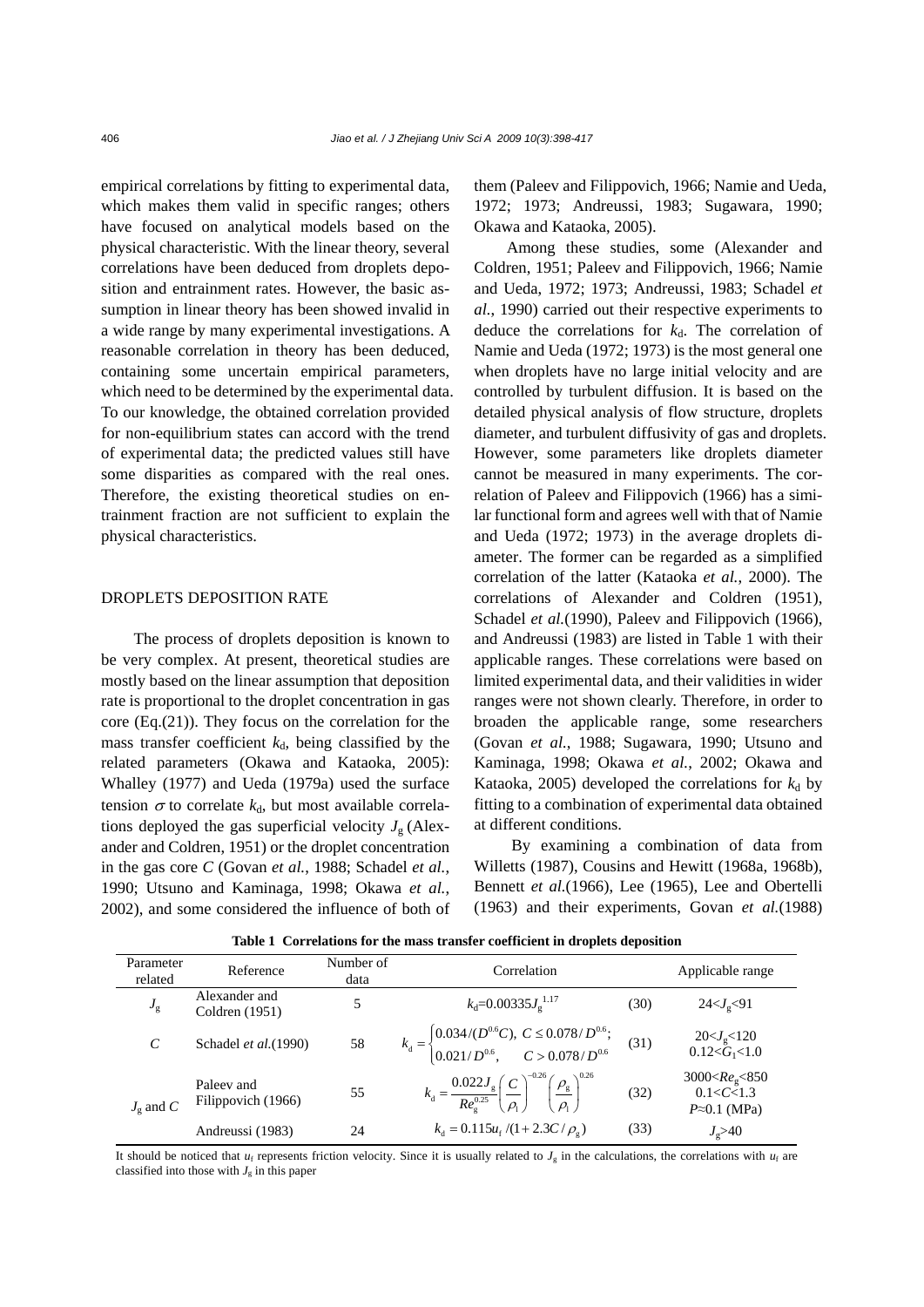found that the droplet concentration in gas core *C* had an important effect on  $k_d$ , as well as surface tension, gas density, and tube diameter. They plotted the data on the dimensionless parameter  $k_d(\rho_g D/\sigma)^{1/2}$  vs  $C/\rho_g$ (Fig.9), and developed the following correlation:

$$
k_{\rm d} \sqrt{\frac{\rho_{\rm g} D}{\sigma}} = \begin{cases} 0.18, & C/\rho_{\rm g} < 0.3; \\ 0.083(C/\rho_{\rm g})^{-0.65}, & C/\rho_{\rm g} > 0.3. \end{cases} (34)
$$



**Fig.9** Dependence of  $k_d(\rho_g D/\sigma)^{1/2}$  on  $C/\rho_g$  (Govan *et al.*, **1988)** 

Although Eq.(34) is discontinuous, Okawa *et al.*(2002) thought that considerable scattering still existed and the discontinuity of the experimental data seemed obscure. According to the same data, they proposed the following single correlation:

$$
k_{\rm d}\sqrt{\rho_{\rm g}D/\sigma} = 0.0632 (C/\rho_{\rm g})^{-0.5}.
$$
 (35)

Okawa *et al.*(2002) pointed that Eq.(35) was as accurate as Eq.(34), able to predict approximately two-thirds of the experimental data within the errors of  $\pm 30\%$ . However, Eqs.(34) and (35) do not include the effect of  $J<sub>g</sub>$  although they are based on a combination of data.

Utsuno and Kaminaga (1998) compared the predictions of the correlation of Paleev and Filippovich (1966) with the experimental data at a high pressure (6.9 MPa) obtained by Bennett *et al.*(1966) and Hewitt *et al.*(1969). Results indicate that they cannot accord well with each other, as shown in Fig.10 by the dash lines. For this reason, by accounting for the effects of  $J_g$  and *C*, Utsuno and Kaminaga (1998) provided the following correlation by fitting to these data:

$$
k_{\rm d} = 41.2 (C/\rho_{\rm g})^{-0.36} \mu_{\rm g} Re_{\rm g}^{0.15} / (\rho_{\rm g} D). \tag{36}
$$

The predictions of Eq.(36) are shown by the solid lines in Fig.10. Although Eq.(36) was based on the data at the pressure of 6.9 MPa, Utsuno and Kaminaga (1998) proved that it was also valid in the pressure range of 3 to 9 MPa via the comparisons between the predicted and measured mass flux of liquid film (Bennett, 1969; Keeys, 1970; Wurtz, 1978b) (Fig.11).



**Fig.10** Adjustment of the correlation for  $k_d$  at high **pressures (Utsuno and Kaminaga, 1998)** 



**Fig.11 Comparisons with the data (a) from 3 to 9 MPa and (b) at 6.9 MPa between calculations and experi**mental data of  $G<sub>lf</sub>/G$  (Utsuno and Kaminaga, 1998)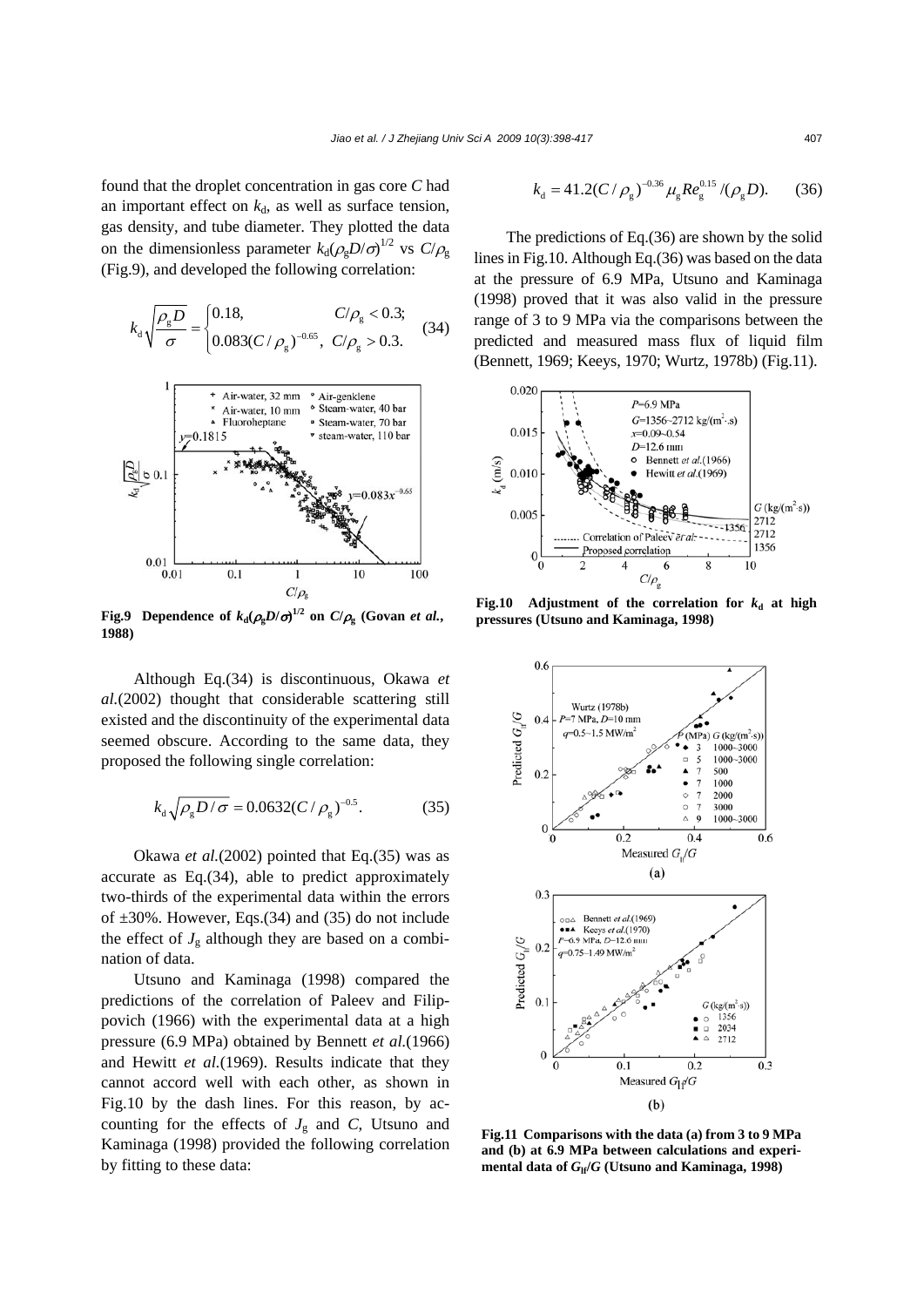By considering the analogy between mass and heat transfer, Sugawara (1990) combined the data obtained at high pressure (Bennett *et al.*, 1966; Hewitt *et al.*, 1969) and atmospheric pressure (Paleev and Filippovich, 1966; Cousins and Hewitt, 1968a) to develop a correlation with Schmidt number *Sc* (Fig.12):

$$
k_{\rm d} = 0.009 J_{\rm g} (C/\rho_{\rm g})^{-0.5} Re_{\rm g}^{-0.2} Sc^{-2/3}.
$$
 (37)



**Fig.12 Comparisons between the calculations of deposition model and experimental data (Sugawara, 1990)** 

Compared with Eqs.(34) and (35), Eqs.(36) and (37) include the effect of  $J_g$ , while neglecting the effect of  $\sigma$ . The effects of these parameters  $(J_{\sigma}, C, \sigma)$ are all included in the correlation of Okawa and Kataoka (2005). They examined the data from Cousins and Hewitt (1968a), Govan *et al.*(1988), Schadel *et al.*(1990) and their experiments (Okawa *et al.*, 2005), and found two different regions depending on the effects of  $J_g$  and *C*. When *C* becomes larger,  $k_d$ decreases monotonously with an increment in *C*, while the influence of  $J_g$  on  $k_d$  is rather obscure; when *C* gets smaller,  $k_d$  increases with  $J_g$ , while the dependence of  $k_d$  on C is not clear. The boundary of C between the two regions is in the range of 0.1~0.2. According to the results, Okawa and Kataoka (2005) proposed the following correlations for the two regions (Fig.13):

$$
k_{\rm d} \sqrt{\frac{\rho_{\rm g} D}{\sigma}} = \min[0.19(C/\rho_{\rm g})^{-0.2}, 0.105(C/\rho_{\rm g})^{-0.8}], C>0.2,
$$
\n(38)\n
$$
k_{\rm d} = 0.17u_{\rm f}, C<0.1,
$$
\n(39)

where the interval between 0.1 and 0.2 utilizes the smooth transition between the two correlations.



**Fig.13** Proposed correlations for  $k_d$  at low and high **droplet concentrations (Okawa and Kataoka, 2005). (a)** *C***>0.2; (b)** *C***<0.1** 

The above correlations are mostly proposed by fitting to the data from the adiabatic experiments, thus may not explain correctly the effect of liquid evaporation. Peng (2008) investigated theoretically the effect of heat flux on deposition rate in the dryout region. According to him, the interface turbulence had to overcome the interface evaporation velocity to allow the droplets to deposit. Therefore, the effect of heat flux depends on the relative scale of the velocities of interface turbulence fluctuation, evaporation and gas core turbulence fluctuation; accordingly an interfacial turbulence model was developed. It was found that  $k_d$  was proportional to the radial fluctuation velocity υ*'y*, which can be expressed as

$$
(\nu'_{y}/J_{g})Pr_{g}^{2/3}(\rho_{1}/\rho_{g})^{-0.2}=Re_{g}^{-0.2},
$$
 (40)

where *Pr* is the Prandtl number. Peng (2008) pointed that Eq.(40) had a similar functional form with Eq.(37). Hence, by introducing the same droplet concentration factor, he provided the following correlation for  $k_d$ :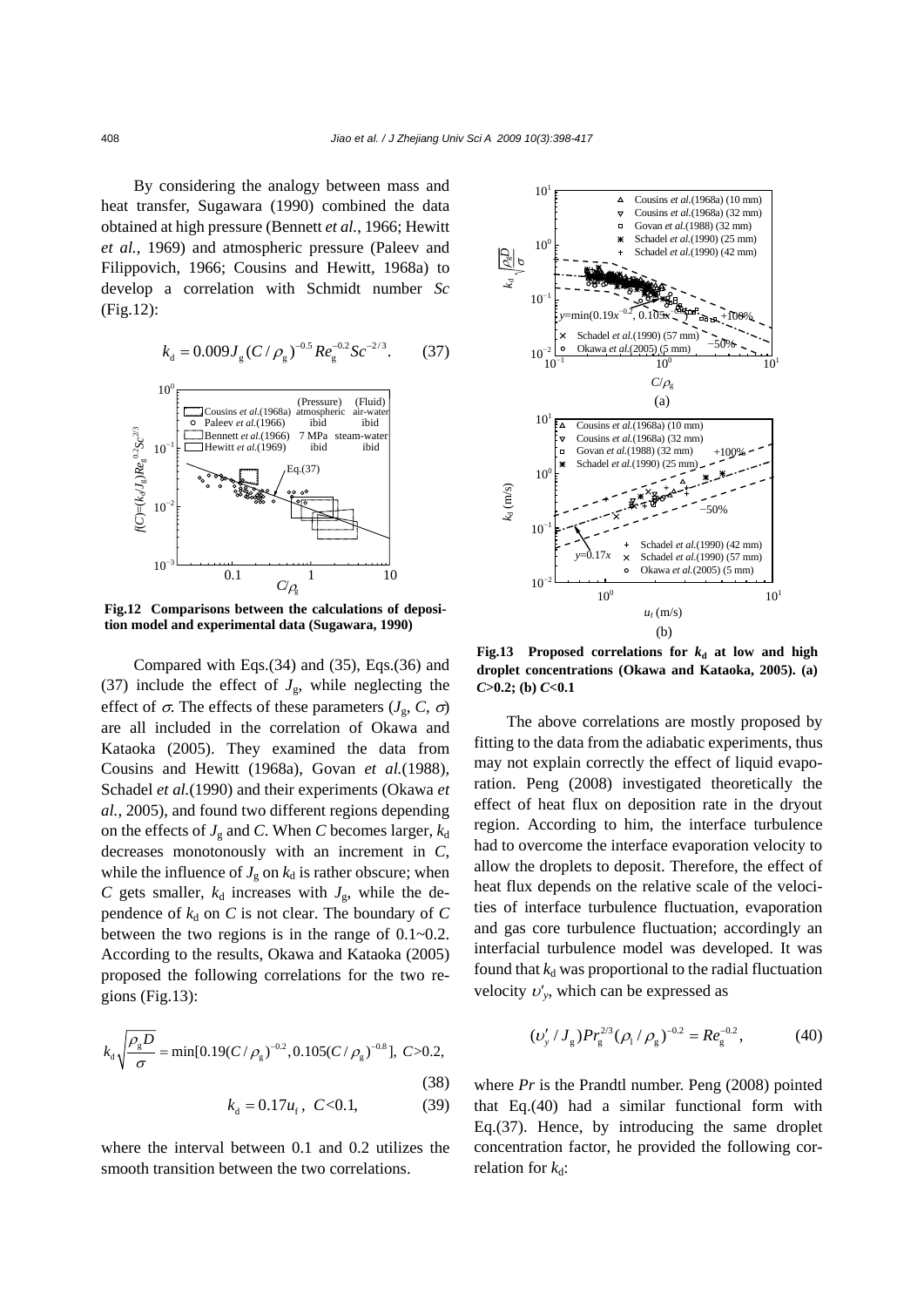$$
k_{\rm d} = 5.0 \times 10^{-3} \frac{J_{\rm g}}{Re_{\rm g}^{0.2} Pr_{\rm g}^{2/3}} \left(\frac{C}{\rho_{\rm g}}\right)^{-0.5} \left(\frac{\rho_{\rm l}}{\rho_{\rm g}}\right)^{0.2}.
$$
 (41)

Although Eq.(41) was theoretically deduced by considering the effect of heat flux, it was only validated via the comparisons between the measured values of CHF and the predictions of the liquid film dryout model. The comparisons between the measured deposition rate and the predictions of Eq.(41) were not performed. It may be related to the lack of experimental data about deposition rate under diabatic conditions. Besides, it was developed for the dryout region and its validity in the other heated region before dryout was not explained.

From the description, it can be inferred that theoretical studies on deposition rate are mostly based on the linear assumption that deposition rate is proportional to the droplet concentration in gas core. Many researchers have been developing the correlations for the mass transfer coefficient in the process of droplets deposition, and making the correlations more accurate and applicable in wider ranges. At first, some used the data from their respective experiments; their correlations are relatively accurate, but only applicable in a limited range. Then, others used a combination of data under different conditions; their correlations are hence applicable in a wider range, while their predictions show relatively larger deviation from the experimental values. Under some conditions, the errors can be around one order of magnitude (Okawa and Kataoka, 2005); in addition, the present correlations are mostly provided according to the data at adiabatic conditions. The effect of heat flux on deposition rate has been paid little attention and available theoretical studies on that have not been fully validated.

#### DROPLETS ENTRAINMENT RATE

Since droplets entrainment and deposition usually coexist at the gas-liquid interface, it is difficult to measure directly the entrainment rate in a number of experiments. Hence, most correlations are indirectly deduced. At present, most theoretical studies are performed for the steady state and the first type of entrainment mechanism in Fig.2. Under the steady

state and without phase change, the mass balance at the interface can be written as:

$$
m_{\rm e} = \frac{D\rho_{\rm i}J_{\rm i}}{4} \left(\frac{\partial E}{\partial z}\right) + m_{\rm d}.\tag{42}
$$

Many studies neglect the variation of *E* with *z*, and the correlation of  $m_e$  can thus be determined by that of  $m_d$ . By considering that the process of droplets entrainment was similar to that of droplets deposition, the following correlation with the similar form as that of deposition rate, was provided by Hutchinson and Whalley (1973)

$$
m_{\rm e} = kC_{\rm eq},\tag{43}
$$

where  $k$  is equal to that in the process of droplets deposition. It was argued that the dominant effect relevant to entrainment was the existence of sufficient shear stress at the interface to overcome the containment effect of surface tension. They correlated  $C_{eq}$  as a term of Weber number ( $We = \tau_i \delta \sigma$ ), but the dependence of *C*eq on *We* cannot accord well with the experimental data. Furthermore, the liquid film thickness  $\delta$  cannot be measured directly in many experiments. Therefore, although Eq.(43) is conceptually right, there are some difficulties associated with its application (Kataoka *et al.*, 2000).

With a similar manner, Ueda (1979b) presented the following correlation for  $m_e$  by fitting to his experimental data:

$$
m_e = 3.54 \times 10^{-3} [(\tau_i/\sigma)(J_1/\sigma)^{0.6}]^{0.57},
$$
  
when  $(\tau_i/\sigma)(J_1/\sigma)^{0.6} > 120,$  (44)

where  $\tau$  is the shear stress. Although Eq.(44) can agree well with his experimental data, it is dimensional and the parameter  $J_1/\sigma$  is not based on the entrainment mechanism. Therefore, the correlation may not be applied in general cases (Kataoka *et al.*, 2000).

Sugawara (1990) also used a similar manner to develop a correlation for  $m_e$ . Therein a dimensionless parameter  $S_R$  was proposed to include the effects of the hydrodynamic equivalent wave height and the density ratio between gas and liquid phase: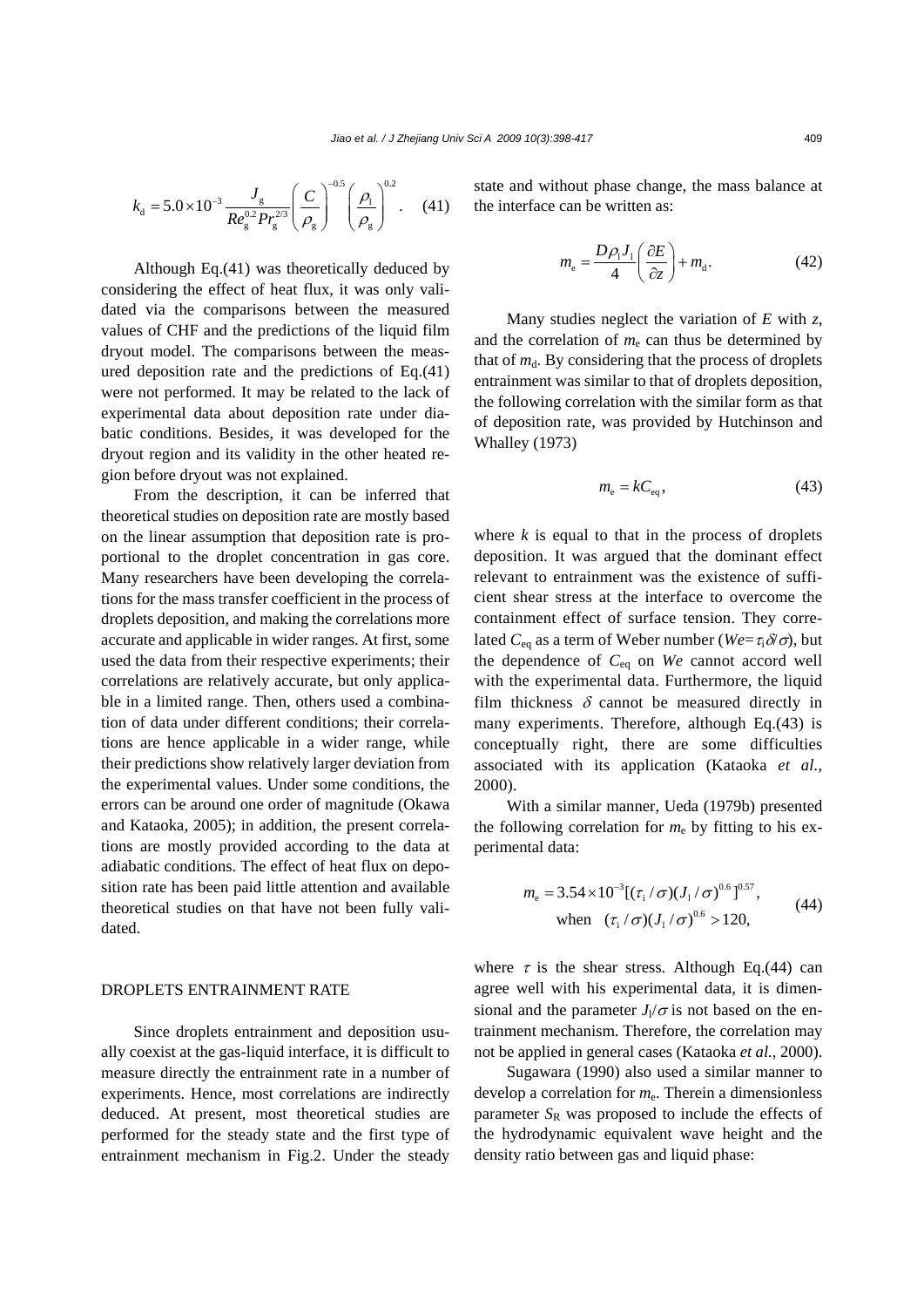$$
S_{\rm R} = (\tau_{\rm i} \Delta h_{\rm eq} / \sigma) (J_{\rm g} \mu_{\rm l} / \sigma) (\rho_{\rm l} / \rho_{\rm g})^n, \tag{45}
$$

where *n* is an empirical parameter and is determined by the experimental data. Δ*h*eq is the wave height at equilibrium state and is calculated by the following hydrodynamic equivalent wave roughness *k*s (Wurtz, 1978b):

$$
k_{\rm s} = 0.57\delta_{\rm a} + 21.73 \times 10^3 \delta_{\rm a}^2 - 38.8 \times 10^6 \delta_{\rm a}^3
$$
  
+ 55.68×10<sup>9</sup>  $\delta_{\rm a}^4$ , (46)

where subscript a represents average value. Comparing the predictions of Eq.(46) with the data at atmospheric and high pressure (0.3~0.6 MPa) (Hewitt and Pulling, 1969; Keeys *et al.*, 1970), Sugawara (1990) found that it could accord well with the data at high pressure but overestimate those at atmospheric pressure. Hence, Sugawara modified Eq.(46) to examine the dependence of  $m_e$  on  $S_R$ , and obtained the following correlations (Fig.14):



**ence of**  $m_e$  **on**  $S_R$  **(b) (Sugawara, 1990)** 

$$
\frac{\Delta h_{\text{eq}}}{k_{\text{s}}} = \begin{cases} 1, & Re_{g} > 1.0 \times 10^{5}; \\ 2.1361 \text{g}(Re_{g}) - 9.68, & Re_{g} \le 1.0 \times 10^{5}, \end{cases} (47)
$$
\n
$$
m_{\text{e}} = 1.07 S_{\text{R}} = 1.07 \left( \frac{\tau_{\text{i}} \Delta h_{\text{eq}}}{\sigma} \right) \left( \frac{J_{g} \mu_{\text{i}}}{\sigma} \right) \left( \frac{\rho_{\text{i}}}{\rho_{g}} \right)^{0.4}. \quad (48)
$$

The similar method was also used by Okawa *et*   $al$ .(2004b). They assumed that  $m_e$  could be correlated in terms of the ratio of interfacial shear stress to surface tension  $\pi$ :

$$
m_{\rm e} = k_{\rm e} \rho_{\rm l} \pi_{\rm e}^n, \tag{49}
$$

where  $k<sub>e</sub>$  is the mass transfer coefficient in the process of droplets entrainment. The correlation of  $\pi_e$  is given by Eq.(25). By utilizing the droplet concentration in gas core ( $C \approx E_{eq} \rho J / J_g$ ) and the equilibrium condition  $(m_d \approx m_e)$ , Eq.(49) can be rewritten as:

$$
E_{\rm eq} k_{\rm d} J_1 / J_{\rm g} \approx k_{\rm e} \pi_{\rm e}^n. \tag{50}
$$

Eq.(50) shows that the determinations of  $k_e$  and *n* require the correlation for  $k_d$ . According to different conditions, Okawa *et al.*(2004b) utilized the correlations of Govan *et al.*(1988) and Sugawara (1990), respectively. Then, they examined the relationship between  $\pi_e$  and the parameter  $E_{eq}k_dJ_l/J_g$ , by a combination of data from their experiments (Okawa *et al.*, 2004a) and many other researchers (Cousins *et al.*, 1965; Bennett *et al.*, 1966; Cousins and Hewitt, 1968a; Hewitt and Pulling, 1969; Singh *et al.*, 1969; Keeys *et al.*, 1970; Yanai, 1971; Whalley *et al.*, 1973; Nigmatulin *et al.*, 1976; Wurtz, 1978b; Asali, 1984; Owen *et al.*, 1985). By fitting to these data (Fig.15), the parameters  $k_e$  and *n* were given as:

 $k_e = 6.8 \times 10^{-4}$ ;  $n = 0.5 \ (\pi_e > 0.295)$ , (51a)

$$
k_{\rm e} = 1.6 \times 10^{-3}; \ n = 1.2 \ (0.0675 < \pi_{\rm e} < 0.295), \ (51b)
$$

$$
k_{\rm e} = 3.1 \times 10^{-2}; \quad n = 2.3 \; (\pi_{\rm e} < 0.0675). \tag{51c}
$$

In the above studies, the inception criterion for droplets entrainment is neglected. Based on their respective experimental data, Dallman *et al.*(1979) and Schadel *et al.*(1990) defined the same dimen-Fig.14 Modified correlation of  $\Delta h_{eq}$  (a) and the depend-<br>ence of  $m_e$  on  $S_R$  (b) (Sugawara, 1990)<br>sionless parameter  $m_e^*$ , with the critical mass flux of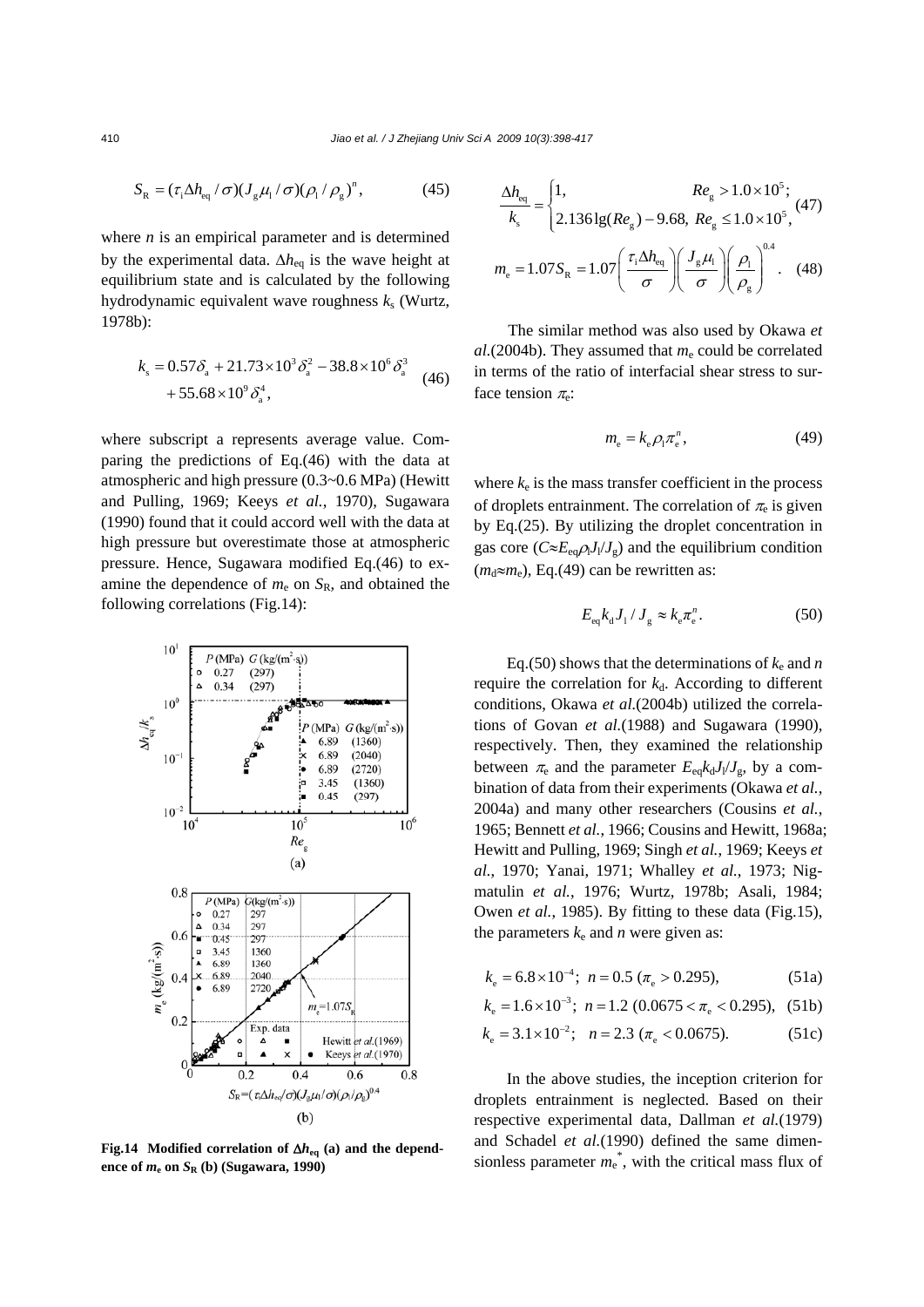

**Fig.15** Relation between  $\pi_e$  and the parameter  $E_{\text{eq}}k_dJ_l/J_g$  for equilibrium annular flow without phase **change (Okawa** *et al.***, 2004b)** 

liquid film for the onset of entrainment, and developed the following correlations:

$$
m_{\rm e}^* = m_{\rm e} / [J_{\rm g} (\rho_{\rm g} \rho_{\rm l})^{0.5}], \tag{52}
$$

$$
m_{\rm e}^* = C_1 J_{\rm g} D (G_{\rm lf} - G_{\rm lfc}), \tag{53}
$$

$$
m_{\rm e}^* = C_2 D (G_{\rm lf} - G_{\rm lfc}), \tag{54}
$$

where  $C_1$  and  $C_2$  are the empirical coefficients and  $G_{\text{lfc}}$  is determined by Eq.(11). From Eqs.(53) and (54), they both found the dimensionless entrainment rate  $m_e^*$  proportional to the residual mass flux of liquid film with respect to the critical value for the onset of entrainment. Dallman *et al*.(1979) proposed 6.7×10<sup>−</sup><sup>6</sup>  $s^2$ /kg for  $C_1$ , and Schadel *et al.*(1990) provided  $4.70\times10^{-4}$  m⋅s/kg for  $C_2$ . Since the correlations are proposed from limited experimental data and the obtained empirical parameters have no physical meanings, it is expected that Eqs.(53) and (54) may not be applied in general cases.

Govan *et al.*(1988) also used the critical mass flux of liquid film for the onset of entrainment. A correlation for  $m_e$  was provided by directly fitting to a combination of data from many investigators (Gill *et al.*, 1964; Cousins *et al.*, 1965; Mingh, 1965; Cousins and Hewitt, 1968a; 1968b; Gill *et al.*, 1969; Hewitt and Pulling, 1969; Singh *et al.*, 1969; Keeys *et al.*, 1970; Whalley *et al.*, 1974; Brown *et al.*, 1975; Nigmatulin *et al.*, 1976; Brown, 1978; Wurtz, 1978a; Azzopardi *et al.*, 1983; Leman, 1983; Asali, 1984; Owen and Hewitt, 1986; Willetts, 1987), as shown in Fig.16. According to Govan *et al.*(1988), two-thirds of these data could be predicted by the following correlation within errors between −45% and +80%:



**Fig.16 Correlation of entrainment rate (Govan** *et al.***, 1988)** 

Okawa and Kataoka (2005) modified the dimensionless parameter  $\pi_e$  by using the critical gas superficial velocity for the onset of entrainment:

$$
\pi_{\rm el} = f_{\rm i} \rho_{\rm g} (J_{\rm g}^2 - J_{\rm gc}^2) \sigma / \delta, \qquad (56)
$$

where  $J_{gc}$  is calculated by Eq.(8) or Eq.(10). They also pointed that the correlation of  $m_e$  deduced from the correlation of  $m_d$  could include the errors in predicting  $m_d$  from an empirical correlation, such as Eqs.(43), (50) and (58) to be explained later. Therefore, the volumetric entrainment rate  $U_e = m_e/\rho_l$  was defined and then correlated in terms of  $\pi_{e1}$ . They deduced the following correlation from the experimental data of deposition rate (Fig.17):

$$
U_{\rm e} = \min(k_{\rm e1}\pi_{\rm e1}, k_{\rm e2}\pi_{\rm e1}^{0.5}),\tag{57}
$$



**Fig.17 Dependence of volumetric entrainment rate on** <sup>π</sup>**e1 (Okawa and Kataoka, 2005)**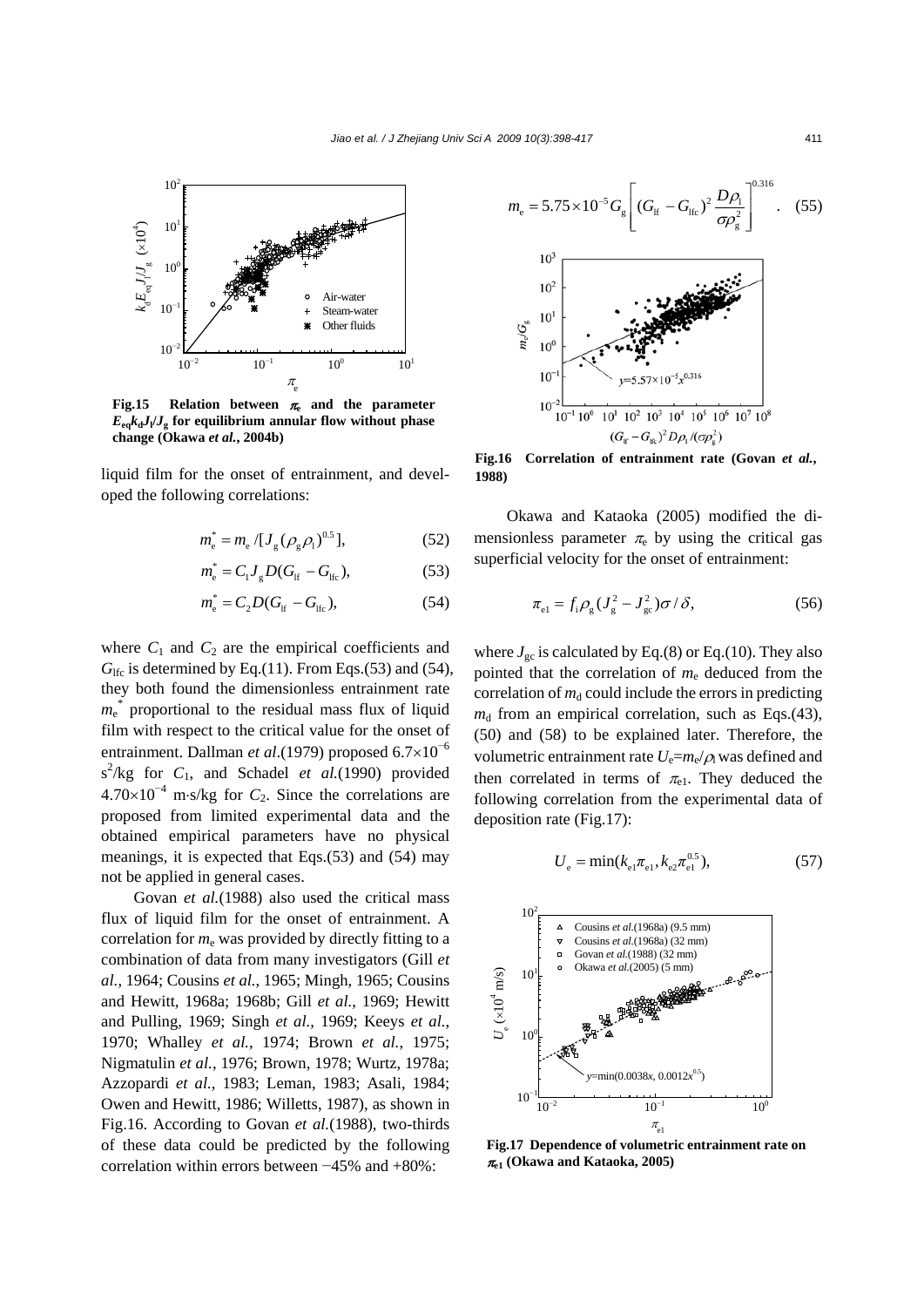where the mass transfer coefficient  $k_{el}$ =3.8×10<sup>-3</sup> m/s,  $k_{\rm e2}$ =1.2×10<sup>-3</sup> m/s.

The first term at the right of Eq.(42) is neglected in all the studies above. Kataoka *et al.*(2000) used the correlation of the relationship between entrainment fraction and axial distance (Ishii and Mishima, 1981) (Eq.(19)), to include the entrance effect. In their analysis, the correlation proposed by Paleev and Filippovich (1966) for  $m_d$  was employed. Substituting Eqs.(19) and (32) into Eq.(42) yields the following correlation:

$$
m_{\rm e} = 0.935 \times 10^{-5} \zeta \exp(-1.87 \times 10^{-5} \zeta^2)
$$
  
 
$$
\times \rho_1 J_1 Re_1^{0.5} We^{-0.25} E_{\rm eq} + 0.022 \rho_1 J_1 Re_1^{-0.26}
$$
 (58)  
 
$$
\times (\mu_{\rm g} / \mu_1)^{0.26} E_{\rm eq}^{0.74} (1 - \exp(-1.87 \times 10^{-5} \zeta^2))^{0.74}.
$$

Eq.(58) was simplified by Kataoka *et al.*(2000) with some reasonable assumptions, and validated by the experimental data from Cousins *et al.*(1965) and Gill *et al.*(1962). The simplified correlations for the developing and fully developed entrainment regions were given as:

$$
\frac{m_e D}{\mu_1} = 0.72 \times 10^{-9} Re_1^{1.75} We (1 - E_{eq})^{0.25}
$$
  
\n
$$
\times (1 - E/E_{eq})^2 + 6.6 \times 10^{-7} (Re_1 We)^{0.925} \text{ (59a)}
$$
  
\n
$$
\times (\mu_g / \mu_1)^{0.26} (1 - E)^{0.185}, \quad E/E_{eq} < 1,
$$
  
\n
$$
\frac{m_e D}{\mu_1} = 6.6 \times 10^{-7} (Re_1 We)^{0.925} (\mu_g / \mu_1)^{0.26}
$$
  
\n
$$
\times (1 - E)^{0.185}, \quad E/E_{eq} > 1.
$$
 (59b)

Lopez de Bertodano *et al.*(1997) compared the predictions of Eq.(59b) with the data from Cousins and Hewitt (1968a) and their experiments, as shown in Fig.18a, but found that they could not accord well with each other. They considered that the form of the interfacial wave had an important effect on droplets entrainment, which was not included in the models of Kataoka *et al.*(2000) and the other studies mentioned above. For this reason, they modified Eq.(59b) with the theory of Kelvin-Helmholtz instability, and provided the following correlation:

$$
\frac{m_{\rm e}D}{\mu_{\rm l}} = 4.47 \times 10^{-7} \left(\mu_{\rm g} / \mu_{\rm l}\right)^{0.26}
$$

$$
\times [W e_{\rm g} (\rho_{\rm l} / \rho_{\rm g} - 1)^{1/2} (R e_{\rm lf} - R e_{\rm lfc})]^{0.925}, \qquad (60)
$$

where the coefficient was determined by the least squares fitting. Fig.18b shows the comparisons between the predictions of Eq.(60) and the experimental data; it indicates the correlation collapses the data well for  $m_e D/\mu \ll 1$ , but for higher values the data still deviate from the linear trend (Lopez de Bertodano *et al.*, 1997).



**Fig.18 Comparisons between the experimental data and the predictions of the correlation of Kataoka** *et al***.(2000) (a) and the new one (b) ( Lopez de Bertodano** *et al.***, 1997)**

All the correlations above are provided for the first type of entrainment mechanism in Fig.2, which is caused by shearing-off roll wave crest by the turbulent gas flow. In a heated tube, the bubbles in the liquid film are formed because of nucleate boiling. Droplets can be entrained by the moving and bursting of the bubbles from the liquid film to the gas core (Fig.2). Ueda *et al.*(1981) developed an empirical correlation for that:

$$
m_{\rm eb} = C_3 (q/h_{\rm fg})^{2.5} [\delta / (\sigma \rho_{\rm g})]^{0.75},\tag{61}
$$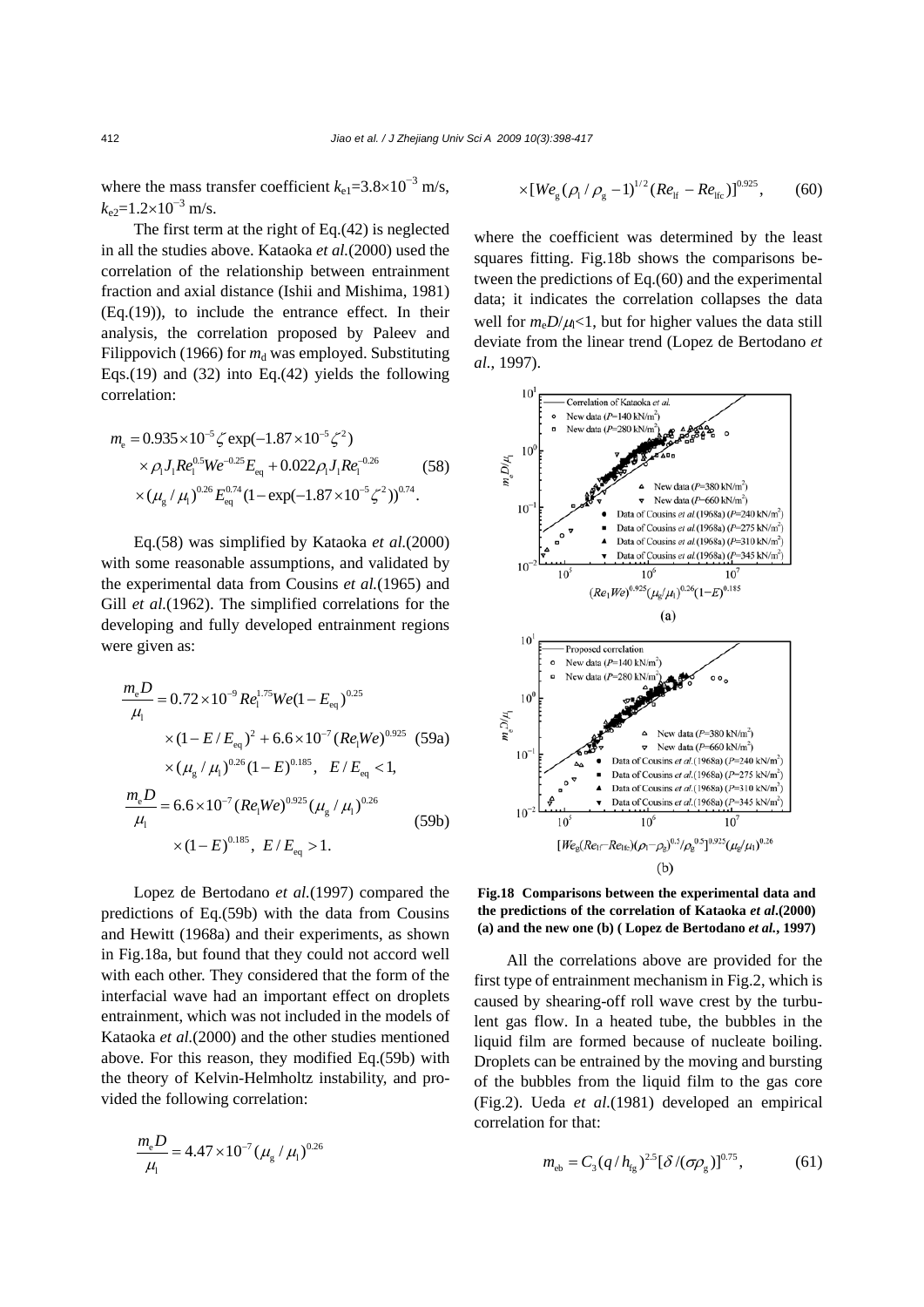where subscript b represents boiling effect;  $C_3$  is an empirical coefficient, depending on the type of working fluid, and it is 477, 663 and 133 for water, R-113 and R-11, respectively. Ueda *et al.*(1981) considered that the reason could be related to the nucleation site density described by the different liquid-surface combination. Based on the study of Ueda *et al.*(1981), some models for the diabatic systems (Celata *et al.*, 2001; Bai *et al.*, 2003; Okawa *et al.*, 2004b; Fan *et al.*, 2006) define the total entrainment rate  $m<sub>et</sub>$  as the sum of the two terms due to the first and third types of entrainment mechanism, respectively:

$$
m_{\rm et} = m_{\rm e} + m_{\rm eb}.\tag{62}
$$

Peng (2008) considered that the shape of roll waves could be affected in the diabatic systems and proposed that the interfacial evaporation velocity could be calculated by

$$
u_{\rm ev} = q / (\rho_{\rm g} h_{\rm fg}).\tag{63}
$$

From the University of Ottawa CHF database, Peng (2008) found that the relative injection rate  $X = u_{ev}/J_g$  varied in a certain range when CHF was reached. According to his assumption, the process of the liquid evaporation through the interfacial gas boundary layer could resemble that of gas injection through a permeable wall, which was experimentally investigated by Olson and Eckert (1966). Based on their conclusions, Peng suggested that the interfacial shear stress (wall friction) could be estimated by about 20% lower than that without interfacial evaporation when *X* (gas injection velocity) was close to the lower boundary in the certain range, while the effect of interfacial evaporation on the interfacial shear stress (the effect of gas injection velocity on wall friction) could be neglected when *X* (gas injection velocity) was close to the upper boundary. Therefore, Eq.(62) was modified by Peng (2008) into the following one:

$$
m_{\rm et} = \left[ \frac{0.8(X_{\rm lim}'' - X) + (X - X_{\rm lim}')}{X_{\rm lim}'' - X_{\rm lim}'} \right] m_{\rm e} + m_{\rm eb}, \quad (64)
$$

where superscripts ' and " represent the lower and upper boundaries, respectively. However, Eq.(64) had the same problems as those found in Eq.(41), which was provided by Peng (2008) for deposition rate with the effect of heat flux.

The preceding summary indicates that the theoretical studies on entrainment rate are mostly based on the equilibrium state under adiabatic condition. A large number of researchers have proposed dimensionless parameters to correlate entrainment rate, and utilized the critical mass flux of liquid film or the critical gas superficial velocity as the inception criterion of entrainment. Different correlations obtained by fitting to experimental data from different conditions have the similar problems as those in the correlations of deposition rate. In addition, most of them are indirectly deduced from the correlations of entrainment fraction and deposition rate, whose errors can be included in them. A few correlations are directly derived from the experimental data of deposition rate, while their validities in a wider range should be approved further. The effect of interfacial phase change starts to attract the attention of researchers; notably up to now, the available correlation is just based on an analogy approach, having not been fully validated.

It should be noticed that the development in theoretical studies is closely related to the progress on the experiments. At present, the correlations of entrainment fraction, deposition and entrainment rates are mostly obtained by fitting to experimental data. To provide the foundation for theoretical studies, many experimental studies on the interfacial mass transfer in gas-liquid two-phase annular flow have been performed carefully ( Lee and Obertelli, 1963; Gill *et al.*, 1964; Cousins *et al.*, 1965; Lee, 1965; Mingh, 1965; Bennett *et al.*, 1966; Cousins and Hewitt, 1968a; 1968b; Gill *et al.*, 1969; Hewitt *et al.*, 1969; Singh *et al.*, 1969; Hewitt and Pulling, 1969; Keeys *et al.*, 1970; Yanai, 1971; Whalley *et al.*, 1973; 1974; Brown *et al.*, 1975; Nigmatulin *et al.*, 1976; Brown, 1978; Wurtz, 1978a; 1978b; Azzopardi *et al.*, 1983; Leman, 1983; Asali, 1984; Owen *et al.*, 1985; Owen and Hewitt, 1986; Willetts, 1987).

### **CONCLUSION**

Annular flow is an important flow pattern in gas-liquid two-phase flow, whose CHF has a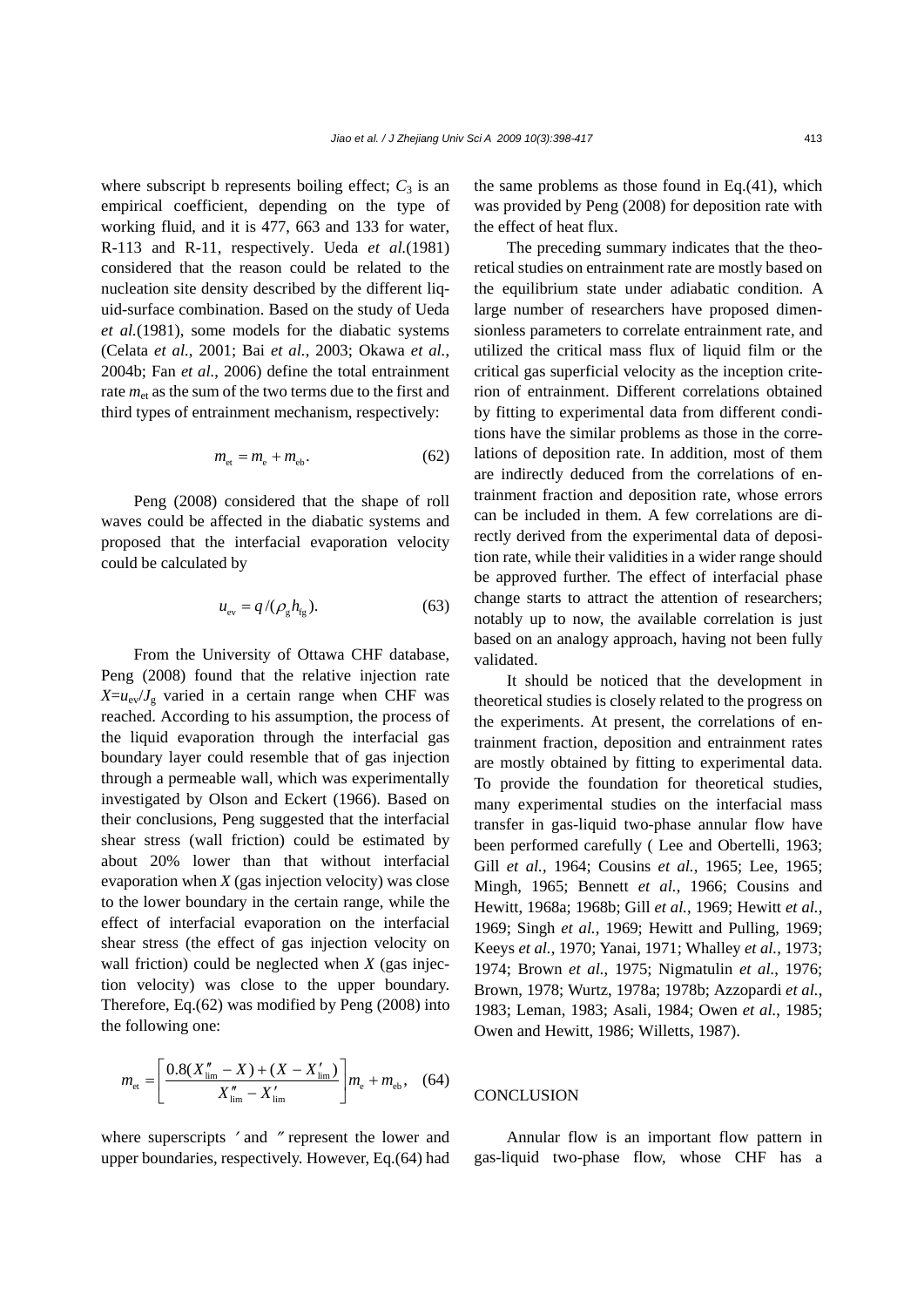predominant effect on the safe operation of numerous industrial applications. Many studies have proved that the liquid film model can be used for predicting CHF in annular flow. This five-part model includes onset of annular flow, inception criterion for droplets entrainment, entrainment fraction, droplets deposition and entrainment rates, which can significantly affect the model's accuracy. Most theoretical studies carried on the five parts are reviewed in this paper, showing that though many useful conclusions have been obtained, some limitations can be still found in the existing studies and need further investigations. In a word, most theoretical studies focus on the equilibrium state under adiabatic conditions. The main correlations are obtained by fitting to experimental data, enabling their validity only in a certain range. The analytical models for the process of mass transfer at the interface are primarily based on the linear assumption. However, it is questionable that the complex phenomena like the droplets deposition and entrainment could be explained by a linear function. In addition, most industrial applications are at non-equilibrium conditions, especially in diabatic systems, which have been somehow neglected at present. As a result, the correlations developed for equilibrium state are directly used for nonequilibrium conditions, empowering significant effects upon the predictions of CHF under diabatic conditions. In our opinions, the visual experiments should be further performed, especially for diabatic systems. Based on the observed mechanism, the nonlinear model for the physical characteristic of droplets deposition and entrainment, with the effect of heat flux, would be a better tool for predicting CHF, worthy of our further efforts.

Moreover, with the rapid development in the industrial technology, many new subjects have been introduced for the studies on mass transfer at the two-phase surface. Large scale industrial equipment keeps on springing up, such as 1000 MW supercritical and super-supercritical power plants, 1000 MW advanced pressurized water reactor (PWR) nuclear power plants, large scale oil refinery units, petro-chemical equipment and offshore oilfields. It is a question whether the process of mass transfer at the two-phase surface in the new applications abides by the obtained theoretical principles. Cryogenic two-phase flow and heat transfer can be encountered commonly in space technology and cold neutron source systems. However, the available results are mostly proposed for moderate temperature working fluids, whereas little attention has been paid to the cryogenic working fluids. Microstructure heat transfer has become an international research frontier, because of the rapid developments of modern micro-electronics and micro electronic mechanical systems, and the increasingly severe problems on the heat emission of VLSI electronic devices. The present theoretical studies are, however, not provided for the microstructure systems, and it is thus unclear if there are new characteristics on the process of mass transfer at two-phase flow interface in microstructure systems. Relevant studies on them will have important realistic implications, and the above questions will be gradually solved with further advances of the studies on two-phase flow and heat transfer.

#### **References**

- Alexander, L.G., Coldren, C.L., 1951. Droplet transfer from suspending air to duct walls. *Industrial & Engineering Chemistry*, **43**:1325-1331.
- Andreussi, P., 1983. Droplet transfer in two-phase annular flow. *International Journal of Multiphase Flow*, **9**(6):697-713. [doi:10.1016/0301-9322(83)90117-9]
- Andreussi, P., Azzopardi, B.J., 1983. Droplet deposition and interchange in annular two-phase flow. *International Journal of Multiphase Flow*, **9**(6):681-695. [doi:10.1016/0301-9322(83)90116-7]
- Armand, A.A., 1964. Resistance with motion of a two-phase system along horizontal tubes. *Izv. Vses. Teplotekh. Inst.*, **1**:16-23.
- Asali, J.C., 1984. Entrainment in Vertical Gas-liquid Annular Flow. PhD Thesis, University of Illinois.
- Asali, J.C., Hanratty, T.J., Andreussi, P., 1985. Interfacial drag and film height for vertical annular flow. *AIChE Journal*, **31**(6):895-902. [doi:10.1002/aic.690310604]
- Azzopardi, B.J., 1997. Drops in annular two-phase flow. *International Journal of Multiphase Flow*, **23**(7):1-53. [doi:10.1016/S0301-9322(97)90087-2]
- Azzopardi, B.J., Whalley, P.B., 1980. Artificial Waves in Annular Two-phase Flow ASME Winter Annual Meeting. Published in Basic Mechanisms in Two-phase Flow and Heat Transfer, Chicago, p.1-8.
- Azzopardi, B.J., Taylor, S., Gibbons, D.B., 1983. Annular Two Phase Flow in a Large Diameter Tube. International Conference on the Physical Modeling of Multi-phase Flow, Coventry, p.267-282.
- Bai, B.F., Huang, R., Guo, L.J., Xiao, Z.J., 2003. Physical model of critical heat flux with annular flow in annulus tubes. *Journal of Engineering Thermophysics*, **24**(2):251-254 (in Chinese).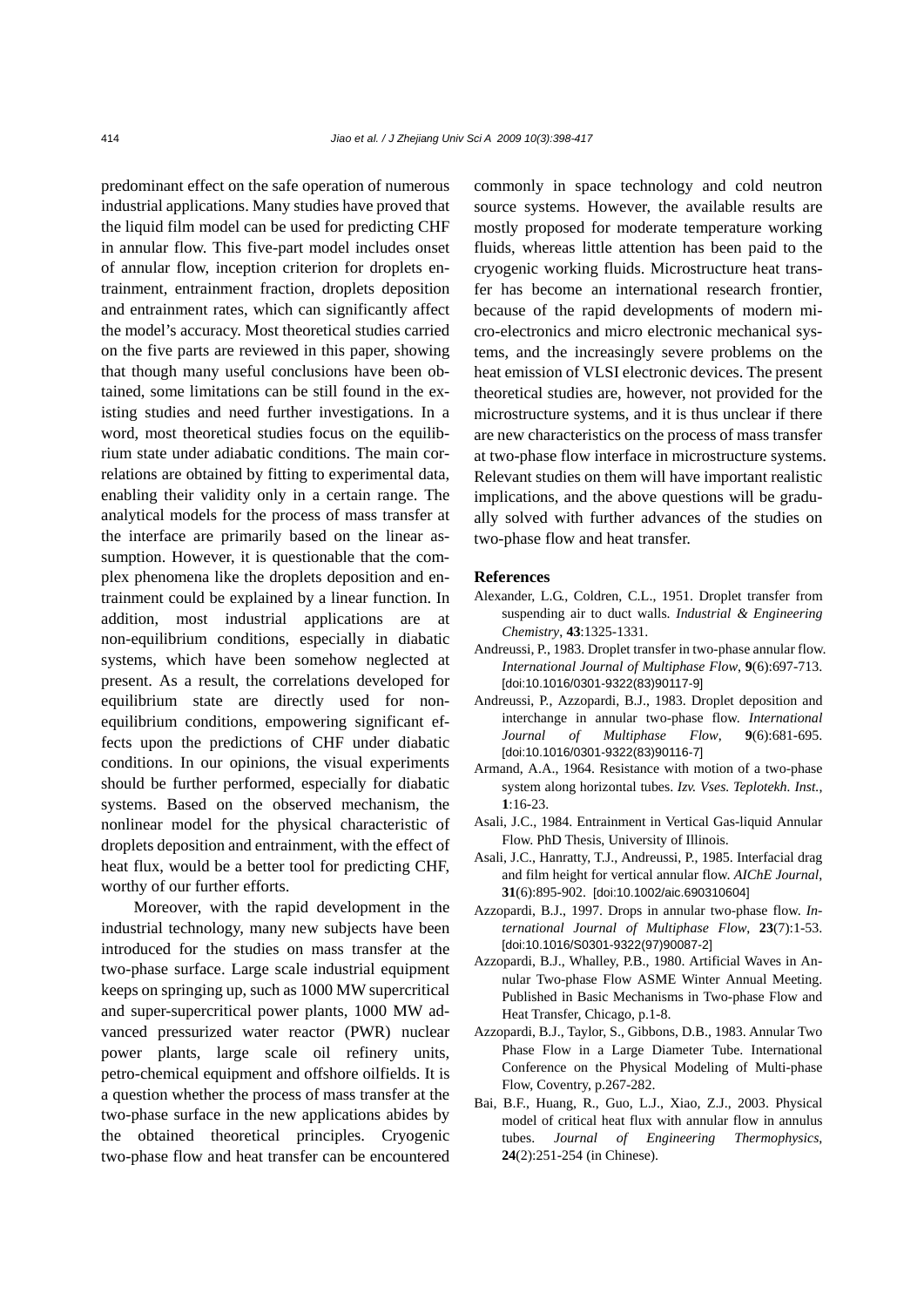- Bennett, A.W., 1969. Measurement of Liquid Film Flow Rates at 1000 Pisa in Upward Steam Water Flow in a Vertical Heated Tube. AERE-R-5809, United Kingdom Atomic Energy Authority, Reactor Group, Atomic Energy Establishment, England.
- Bennett, A.W., Hewitt, G.F., Kearsey, H.A., Keeys, R.K.F., Pulling, D.J., 1966. Studies of Burnout in Boiling Heat Transfer to Water in Round Tubes with Non-uniform Heating. AERE-R-5076, United Kingdom Atomic Energy Authority, Reactor Group, Atomic Energy Establishment, England.
- Brown, D.J., 1978. Disequilibrium Annular Flow. PhD Thesis, University of Oxford.
- Brown, D.J., Jensen, A., Whalley, P.B., 1975. Nonequilibrium Effects in Heated and Unheated Annular Two Phase Flow. ASME Paper No. 75-WA/HT-7.
- Celata, G.P., Mishima, K., Zummo, G., 2001. Critical heat flux prediction for saturated flow boiling of water in vertical tubes. *International Journal of Heat and Mass Transfer*, **44**(22):4323-4331. [doi:10.1016/S0017-9310(01)00072- 2]
- Collier, J.G., 1972. Convective Boiling and Condensation. McGraw-Hill, New York.
- Collier, J.G., Hewitt, G.F., 1961. Data on the vertical flow of air-water mixtures in the annular and dispersed flow regions, Part II: film thickness and entrainment data and analysis of pressure drop measurements. *Transactions of the Institution of Chemical Engineers*, **39**:127-144.
- Cousins, L.B., Hewitt, G.F., 1968a. Liquid Phase Mass Transfer in Annular Two-phase Flow: Droplet Deposition and Liquid Entrainment. AERE-R-5657, United Kingdom Atomic Energy Authority, Reactor Group, Atomic Energy Establishment, England.
- Cousins, L.B., Hewitt, G.F., 1968b. Liquid Phase Mass Transfer in Annular Two-phase Flow: Radial Liquid Mixing. AERE-R-5693, United Kingdom Atomic Energy Authority. Reactor Group. Atomic Energy Establishment, England.
- Cousins, L.B., Denton, W.H., Hewitt, G.F., 1965. Liquid Mass Transfer in Annular Two-phase Flow. Proceedings of Symposium on Two-phase Flow, Exeter, UK, Paper C4.
- Dallman, J.C., Jones, B.G., Hanratty, T.J., 1979. Interpretation of Entrainment Measurements in Annular Gas-liquid Flow, Two-phase Momentum Heat and Mass Transfer. Hemisphere, Washington DC, p.681-693.
- Dykhno, L.A., Hanratty, T.J., 1996. Use of the interchange model to predict entrainment in vertical annular flow. *Chemical Engineering Communications*, **141-142**:207- 235.
- Fan, P., Qiu, S.Z., Jia, D.N., 2006. An investigation of flow characteristics and critical heat flux in vertical upward round tube. *Nuclear Science and Techniques*, **17**(3):170-176. [doi:10.1016/S1001-8042(06)60033-X]
- Gill, L.E., Hewitt, G.F., Hitchon, J.W., Lacey, P.M.C., 1962. Sampling Probe Studies of the Gas Core in Annular Two-phase Flow: Part 1: the Effect of Length on Phase and Velocity Distribution. AERE-R-3954, United King-

dom Atomic Energy Authority. Reactor Group. Atomic Energy Establishment, England.

- Gill, L.E., Hewitt, G.F., Lacey, P.M.C., 1964. Sampling probe studies of the gas core in annular two-phase flow: II, studies of the effect of phase flowrates on phase and velocity distributions. *Chemical Engineering Science*, **19**(9):665-682.
- Gill, L.E., Hewitt, G.F., Roberts, D.N., 1969. Studies of the Behaviour of Disturbance Waves in a Long Vertical Tube. AERE-R-6012, United Kingdom Atomic Energy Authority. Reactor Group. Atomic Energy Establishment, England.
- Govan, A.H., 1988. Phenomenological Prediction of Critical Heat Flux. Proceeding of the 2nd UK National Heat Transfer Conference, p.315-326.
- Govan, A.H., Hewitt, G.F., Owen, D.G., Bott, T.R., 1988. An Improved CHF Modeling Code. Proceeding of the 2nd UK National Heat Transfer Conference, p.33-48.
- Hanratty, T.J., Woods, B.D., Iliopoulos, I., Pan, L., 2000. The roles of interfacial stability and particle dynamics in multiphase flows: a personal viewpoint. *International Journal of Multiphase Flow*, **26**(2):169-190. [doi:10.1016/S0301-9322(99)00004-X]
- Hay, K.J., Liu, Z.C., Hanratty, T.J., 1996. Relation of deposition to drop size when the rate law is nonlinear. *International Journal of Multiphase Flow*, **22**(5):829-848. [doi:10.1016/0301-9322(96)00029-8]
- Hewitt, G.F., Pulling, D.J., 1969. Liquid Entrainment in Adiabatic Steam-water Flow. AERE-R-5374, United Kingdom Atomic Energy Authority, Reactor Group, Atomic Energy Establishment, England.
- Hewitt, G.F., Hall-Taylor, N.S., 1970. Annular Two-phase Flow. Pergamon Press, Oxford.
- Hewitt, G.F., Govan, A.H., 1990. Phenomenological modeling of non-equilibrium flows with phase change. *International Journal of Heat and Mass Transfer*, **33**(2):229-242. [doi:10.1016/0017-9310(90)90094-B]
- Hewitt, G.F., Kearsey, H.A., Keeys, R.K.F., 1969. Determination of Rate of Deposition of Droplets in a Heated Tube with Steam-water Flow at 1000 Psia. AERE-R-6118, United Kingdom Atomic Energy Authority, Reactor Group, Atomic Energy Establishment, England.
- Hujghe, J., Mondin, H., 1961. Transfert de chaleur par melange de liquide et de gas en convection force turbulente aves faible vaporisation de la phase liquide. *C. R. Hebd. Seanc. Acad. Sci. Paris*, **253**:395-397.
- Hutchinson, P., Whalley, P.B., 1973. A possible characterisation of entrainment in annular flow. *Chemical Engineering Science*, **28**(3):974-975. [doi:10.1016/0009-2509 (77)80034-1]
- Ishii, M., Grolmes, M.A., 1975. Inception criteria for droplet entrainment in two-phase concurrent film flow. *AIChE Journal*, **21**(2):308-318. [doi:10.1002/aic.690210212]
- Ishii, M., Mishima, K., 1981. Correlation for Liquid Entrainment in Annular Two-phase Flow of Low Viscous Fluid. ANL RAS LWR 81-2, Argonne National Laboratory.
- Ishii, M., Mishima, K., 1989. Droplet entrainment correlation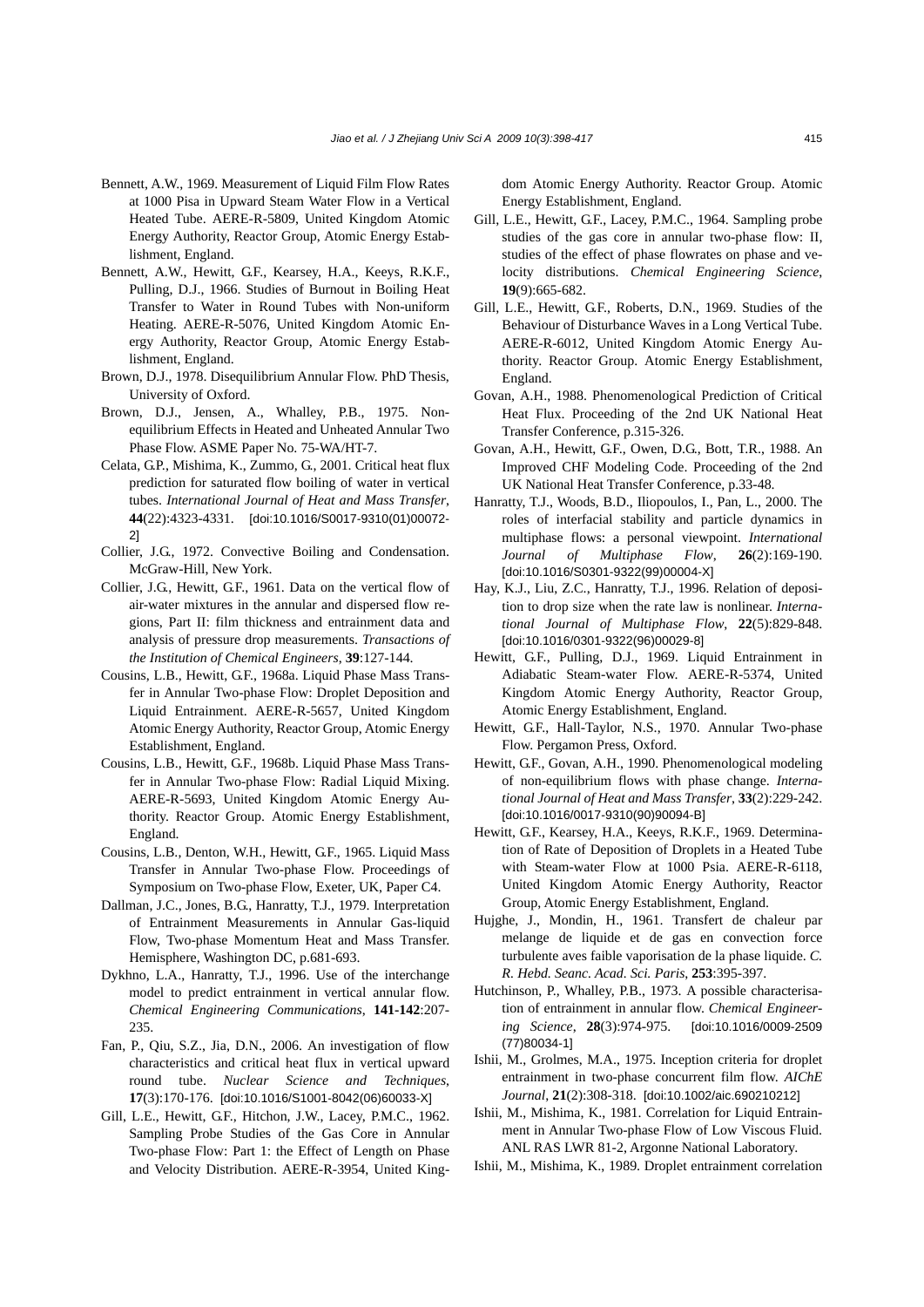in annular two-phase flow. *International Journal of Heat and Mass Transfer*, **32**(10):1835-1846. [doi:10.1016/ 0017-9310(89)90155-5]

- Jepson, D.M., 1992. Vertical Annular Flow: the Effect of Physical Properties. PhD Thesis, University of Oxford.
- Kataoka, I., Ishii, M., Nakayama, A., 2000. Entrainment and deposition rates of droplets in annular two-phase flow. *International Journal of Heat and Mass Transfer*, **43**(9):1573-1589. [doi:10.1016/S0017-9310(99)00236-7]
- Katto, Y., 1984. Prediction of critical heat flux for annular flow in tubes taking into account the critical liquid film thickness concept. *International Journal of Heat and Mass Transfer*, **27**(6):883-891. [doi:10.1016/0017-9310 (84)90009-7]
- Keeys, R.F.K., 1970. The Effect of Heat Flux on Liquid Entrainment in Steam-water Flow in a Vertical Tube at 1000 Pisa. AERE-R-6294, United Kingdom Atomic Energy Authority, Reactor Group, Atomic Energy Establishment, England.
- Keeys, R.F.K., Ralph, J.C., Roberts, D.N., 1970. Liquid Entrainment in Adiabatic Steam-water Flow at 500 and 1000 Psia. AERE-R-6293, United Kingdom Atomic Energy Authority, Reactor Group, Atomic Energy Establishment, England.
- Lee, D.H., 1965. An Experimental Investigation of Forced Convection Burnout in High Pressure Water: Part 3 Long Tubes with Uniform and Non-uniform Axial Heating. AEEW-R355.
- Lee, D.H., Obertelli, J.D., 1963. An Experimental Investigation of Forced Convection Burnout in High Pressure Water: Part 2 Preliminary Results for Round Tubes with Non-uniform Axial Heat Flux Distribution. AEEW-R309.
- Lee, K.W., Baik, S.J., Ro, T.S., 2000. An utilization of liquid sublayer dryout mechanism in predicting critical heat flux under low pressure and low velocity conditions in round tubes. *Nuclear Engineering and Design*, **200**(1-2):69-81. [doi:10.1016/S0029-5493(99)00335-0]
- Leman, G.W., 1983. Effects of Liquid Viscosity in Two-Phase Annular Flow. PhD Thesis, University of Illinois.
- Lopez de Bertodano, M.A., Jan, C.S., Beus, S.G., 1997. Annular flow entrainment rate experiment in a small vertical pipe. *Nuclear Engineering and Design*, **178**(1-2):61- 70. [doi:10.1016/S0029-5493(97)00175-1]
- Magiros, P.G., Dukler, A.E., 1961. Entrainment and Pressure Drop in Concurrent Gas-liquid Flow. Proceedings of the 7th Midwestern Mechanics Conference, p.532-553.
- Mingh, T.Q., 1965. Some Hydrodynamic Aspects of Annular Dispersed Flow, Entrainment and Film Thickness. Two-phase Flow Symposium, Exeter, UK, Paper C2.
- Mishima, K., Ishii, M., 1984. Flow regime transition criteria for upward two-phase flow in vertical tubes. *International Journal of Heat and Mass Transfer*, **27**(5):723-737. [doi:10.1016/0017-9310(84)90142-X]
- Namie, S., Ueda, T., 1972. Droplet transfer in two-phase annular mist flow (PART 1 experiment of droplet transfer rate and distributions of droplet concentration and velocity). *Bulletin JSME*, **15**:1568-1580.
- Namie, S., Ueda, T., 1973. Droplet transfer in two-phase annular mist flow (PART 2 prediction of droplet transfer rate). *Bulletin JSME*, **16**:752-764.
- Nigmatulin, B.I., Malyshenko, V.I., Shugaev, Y.Z., 1976. Investigation of liquid distribution between the core and the film in annular dispersed flow of steam-water mixture. *Teploenergetika*, **23**(5):66-68.
- Okawa, T., Kataoka, I., 2005. Correlations for the mass transfer rate of droplets in vertical upward annular flow. *International Journal of Heat and Mass Transfer*, **48**(23-24):4766-4778. [doi:10.1016/j.ijheatmasstransfer. 2005.06.014]
- Okawa, T., Kitahara, T., Yoshida, K., Matsumoto, T., Kataoka, I., 2002. New entrainment rate correlation in annular two-phase flow applicable to wide range of flow condition. *International Journal of Heat and Mass Transfer*, **45**(1):87-98. [doi:10.1016/S0017-9310(01)00111-9]
- Okawa, T., Kotani, A., Kataoka, I., Naito, M., 2003. Prediction of critical heat flux in annular flow using a film flow model. *Journal of Nuclear Science and Technology*, **40**(6):388-396. [doi:10.3327/jnst.40.388]
- Okawa, T., Kotani, A., Kataoka, I., 2004a. Experiments for Equilibrium Entrainment Fraction in a Small Vertical Tube. Proceedings of the 5th International Conference Multiphase Flow, Yokohama, Paper 224.
- Okawa, T., Kotani, A., Kataoka, I., Naitoh, M., 2004b. Prediction of the critical heat flux in annular regime in various vertical channels. *Nuclear Engineering and Design*, **229**(2-3):223-236. [doi:10.1016/j.nucengdes. 2004.01.005]
- Okawa, T., Kotani, A., Kataoka, I., 2005. Experiments for liquid phase mass transfer rate in annular regime for a small vertical tube. *International Journal of Heat and Mass Transfer*, **48**(3-4):585-598. [doi:10.1016/j. ijheamasstransfer.2004.08.030]
- Olson, R.M., Eckert, E.R.G., 1966. Experimental studies of turbulent flow in a porous circular tube with uniform fluid injection through the tube wall. *Transactions of the ASME Journal of Applied Mechanics*, **33**(4):7-17.
- Owen, D.G., Hewitt, G.F., 1986. A Proposed Entrainment Correlation. AERE-R-12279, United Kingdom Atomic Energy Authority, Reactor Group, Atomic Energy Establishment, England.
- Owen, D.G., Hewitt, G.F., 1987. An Improved Annular Two-Phase Flow Model. Proceedings of the 3rd International Conference on Multiphase Flow, the Hague, the Netherlands.
- Owen, D.G., Hewitt, G.F., Bott, T.R., 1985. Equilibrium annular flows at high mass fluxes data and interpretation. *PCH Physicochemical Hydrodynamics*, **6**:115-131.
- Paleev, I.I., Agafonova, F.A., 1962. Heat Transfer between a Hot Surface and a Gas Flow Entraining Drops of Evaporating Liquid. Proceedings of the 1st All-Union Heat and Mass Transfer Conference, Minsk, p.260-268.
- Paleev, I.I., Filippovich, B.S., 1966. Phenomena of liquid transfer in two-phase dispersed annular flow. *International Journal of Heat and Mass Transfer*, **9**(10):1089-